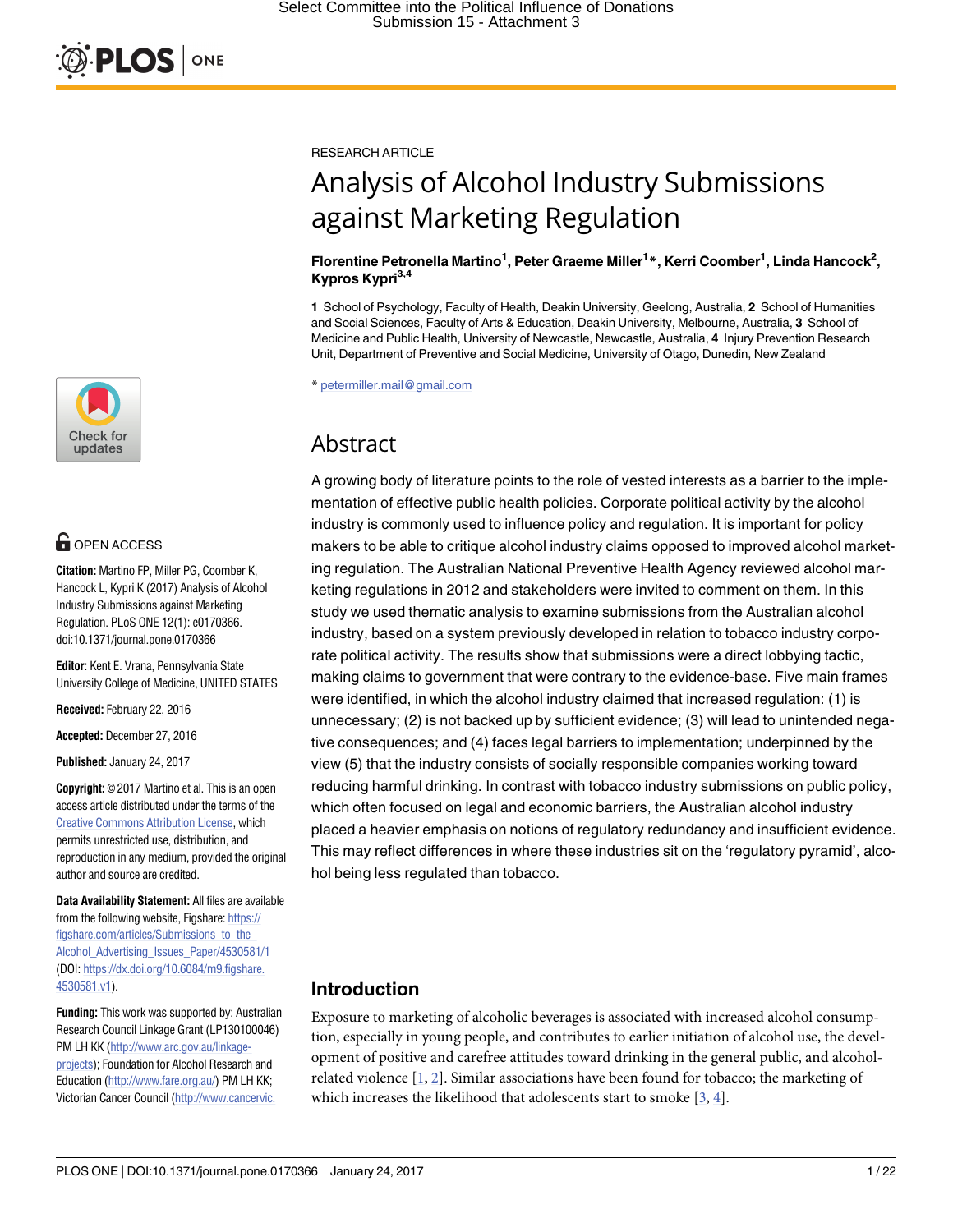<span id="page-1-0"></span>

[org.au](http://www.cancervic.org.au)) PM LH KK. Peter Miller receives funding from Australian Research Council and Australian National Health and Medical Research Council, grants from NSW Government, National Drug Law Enforcement Research Fund, Foundation for Alcohol Research and Education, Cancer Council Victoria, Queensland government and Australian Drug Foundation, travel and related costs from Australasian Drug Strategy Conference. He has acted as a paid expert witness in legal proceedings on behalf of a licensed venue and a security firm. Kypros Kypri's contribution to this study is funded via a National Health & Medical Research Council Research Fellowship. Linda Hancock has received funding from the Australian Research Council in relation to this article. She has been an unpaid expert witness in relation to gambling-related inquiries in Victorian and Commonwealth government inquiries, the Australian Productivity Commission, the South Australian Coronial Court, and inquiries in New Zealand, Canada and the UK; and she is a member of the Singapore Government International Advisory Panel. She was appointed by the Governor in Council as Chair of the Victorian Gambling Research Panel (2000-2004) and was a member of the Ministerial Roundtable on Gambling. She was Director of Research for the UK Responsible Gambling Fund and participated in that role on various UK committees on the ESRC, MRC, DCMS and the Gambling Commission. She has conducted independent peer review of bookmaker research for the UK Department of Culture, Media and Sport (DCMS) and undertook research funded by the Campaign for Fairer Gambling evaluating the Responsible Gambling Trust funded research on fixed odds betting machines in bookmakers' shops (2014 and 2016). The funders had no role in study design, data collection and analysis, decision to publish, or preparation of the manuscript.

**Competing Interests:** I have read the journal's policy and the authors of this manuscript have the following competing interests: Peter Miller receives funding from Australian Research Council and Australian National Health and Medical Research Council, grants from NSW Government, National Drug Law Enforcement Research Fund, Foundation for Alcohol Research and Education, Cancer Council Victoria, Queensland government and Australian Drug Foundation, travel and related costs from Australasian Drug Strategy Conference. He has acted as a paid expert witness on behalf of a licensed venue and a security firm. Linda Hancock has been an unpaid expert witness in relation to gambling-related inquiries in Victorian and Commonwealth government inquiries, the Australian Productivity Commission, the South

## Current Alcohol Marketing Regulation

In Australia, a quasi-regulatory framework is in place to protect against potential harmful effects of alcohol marketing on children and youth. At the centre of this is the Alcohol Beverages Advertising (and Packaging) Code Scheme (ABAC), which monitors and responds to complaints about the content of alcohol marketing. It consists of three elements: a self-regulatory alcohol marketing code; a pre-vetting service; and a public complaints and adjudication panel. These are overseen by a six-member management committee, comprised of three alcohol industry representatives, an advertising industry representative, a government representative and, as of July 2015, an Independent Chair [\[5](#page-19-0)]. Compliance with the scheme is voluntary, i.e., there are no legal or pecuniary sanctions for violation of the code. Other relevant codes that cover some content restrictions include the Australian Association of National Advertisers (AANA) Code of Ethics and AANA's Code for Advertising and Marketing Communications to Children; the Australian Subscription Television and Radio Association (ASTRA) Code of Practice; and the Commercial Radio Code of Practice. The Children's Television Standards (CTS) and the Commercial Television Industry Code of Practice (CTICP) include some restrictions regarding placement. For example, the CTS prohibits the broadcast of alcohol advertising during a 'P' program or period (suitable for pre-schoolers) and 'C' program or period (suitable for children  $\leq$  14 years of age) on free-to-air television. Broadcasters are required to show P and C programs for an average of one hour per day [\[6\]](#page-19-0); however, in practice this typically occurs outside of children's peak viewing times [\[7](#page-19-0)].

### Issues Paper

In December 2012, the Australian National Preventive Health Agency (ANPHA) published an *Issues Paper* which reviewed current alcohol marketing regulations, focusing on children and young people's exposure, and the effectiveness of these regulations in addressing community concerns about harmful alcohol consumption [[8](#page-19-0)]. In particular, the ANPHA report examined: 1) the level of exposure to alcohol advertising among children and young people, for example, exposure arising from an exemption allowing alcohol advertisements to appear during live sport television broadcasts at times when alcohol advertising would ordinarily be banned; 2) the limited scope of current regulations, including new media marketing, the focus on content rather than placement, and the failure to regulate sponsorship of sporting and cultural events; 3) the voluntary nature of the current regulatory system; and, therefore, 4) its inability to penalise advertisers for breaches of the ABAC. Stakeholders were given the opportunity until March 2013 to present their views of current alcohol marketing regulations in submissions to ANPHA, the content of which is the subject of the current paper.

### Corporate Political Activity

There is a growing body of literature identifying vested interests as barriers to the implementation of effective public health policies  $[9-11]$ . Corporate political activity by the alcohol industry is a common strategy to influence policy in ways favourable to corporations [[12](#page-19-0), [13](#page-20-0)]. In Australia the alcohol industry is heavily involved in planning of public health policy; for instance, industry representatives were invited by the Inter-governmental Committee on Drugs to the development of a new National Drug Strategy [\[14\]](#page-20-0). However, research suggests that such partnerships advance the interests of the industry rather than public health [\[15,](#page-20-0) [16\]](#page-20-0) because the industry merely argues the need for more research and promotes policies that fail to reduce alcohol sales, such as education and interventions aimed at only the riskiest drinkers [\[11,](#page-19-0) [17\]](#page-20-0). Illustrating the possible influence of alcohol industry is the comment reiterating industry claims by Fiona Nash, Assistant Minister for Health, in response to the release of the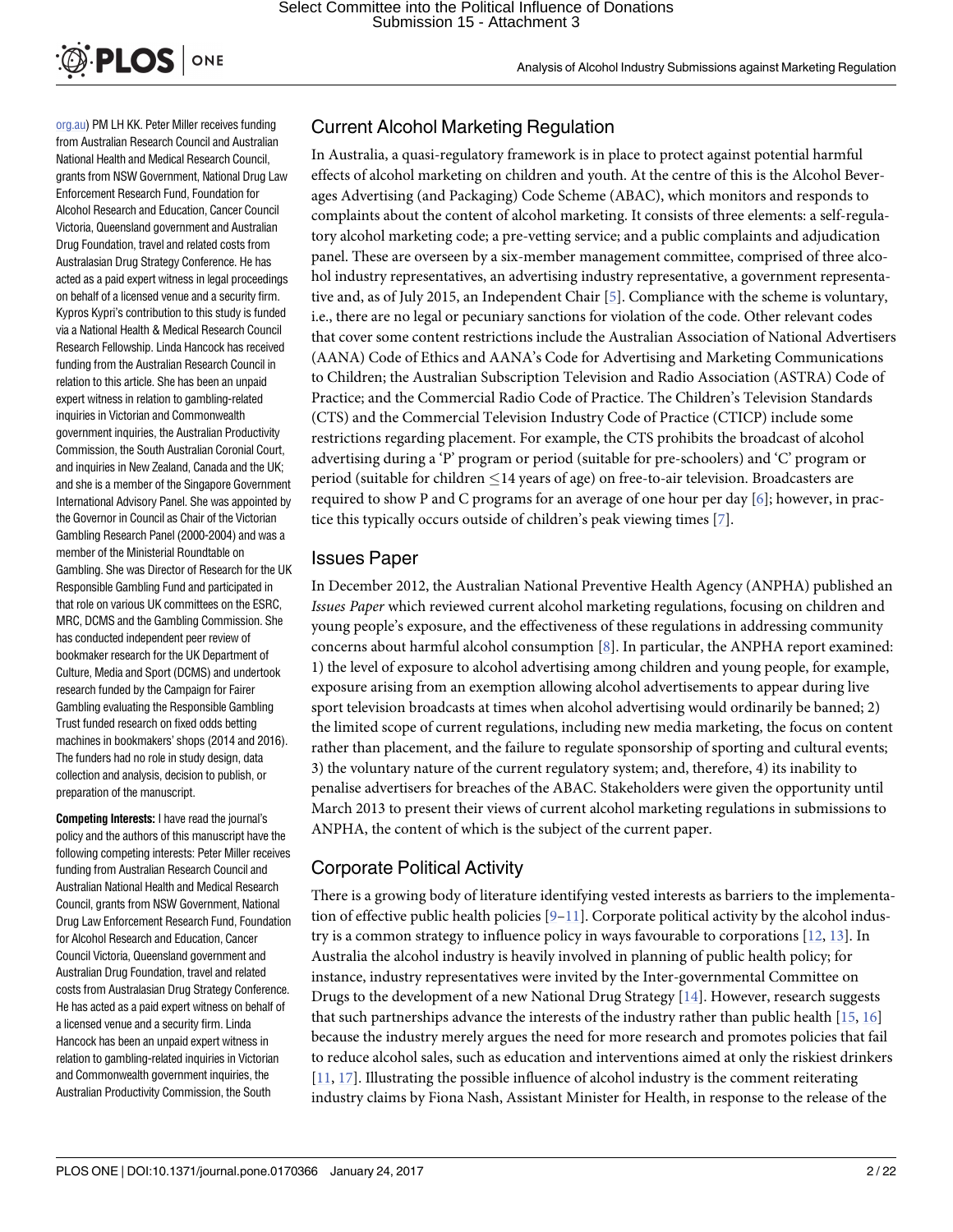<span id="page-2-0"></span>

Australian Coronial Court, and inquiries in New Zealand, Canada and the UK; and she is a member of the Singapore Government International Advisory Panel. She was appointed by the Governor in Council as Chair of the Victorian Gambling Research Panel (2000-2004) and was a member of the Ministerial Roundtable on Gambling. She was Director of Research for the UK Responsible Gambling Fund and participated in that role on various UK committees on the ESRC, MRC, DCMS and the Gambling Commission. She has conducted independent peer review of bookmaker research for the UK Department of Culture, Media and Sport (DCMS) and undertook research funded by the Campaign for Fairer Gambling evaluating the Responsible Gambling Trust funded research on fixed odds betting machines in bookmakers' shops (2014). She is a Chief Investigator in an Australian Research Council Linkage Grant investigating mechanisms of industry influence in the tobacco, alcohol and gambling industries. She has received no funding directly or indirectly from gambling or alcohol industry sources for any purpose. This does not alter our adherence to PLOS ONE policies on sharing data and materials.

Analysis of Alcohol Industry Submissions against Marketing Regulation

final ANPHA report on alcohol advertising: *"I do have concerns around the advertising of alcohol during sporting events*, *which is watched by many children*. . .*However the issue around it is genuinely complex and more research and work is required*. . .*"* [[18](#page-20-0)].

Systematic analysis of alcohol industry framing of claims against increased marketing regulation has not been undertaken to date. Analysis of framing builds on notions of 'agenda setting' and 'stakeholder analysis'. These approaches describe policy processes, but often neglect analysis of power and interests, and the strategies used to gain influence over policy, which are our focus. Framing analysis has a long history and has been used in different disciplines, for example, in cultural studies and communication [[19](#page-20-0), [20](#page-20-0)]; in sociology [\[21\]](#page-20-0); and in applied policy areas, such as environmental studies [\[22\]](#page-20-0). Its use in policy analysis of controversial policy issues draws on the work of Donald Schön and Martin Rein  $[23, 24]$  $[23, 24]$  $[23, 24]$  $[23, 24]$  $[23, 24]$ , which has been applied to a diverse range of policies; and drawn on by others for interpretive policy analysis [\[25\]](#page-20-0). Framing the public health debate to align with commercial interests is one important industry strategy to influence policy makers and politicians [[16](#page-20-0)]. This debate reflects the tension between personal freedom and collective responsibility [[26](#page-20-0)] and represents two opposing ethical frames of (1) industry actors, asserting individual responsibility and limited government interference; and (2) public health actors, asserting the need for control of hazards, prevention of harm, and burden sharing [\[27,](#page-20-0) [28\]](#page-20-0). Policy makers are often unaware of the framing [[29](#page-20-0)], so there is value in providing guidance to enable critique of alcohol industry framing of claims against the implementation of effective policies.

A recent study by Savell et al. [\[30\]](#page-20-0) identified tactics and arguments used by the tobacco industry to influence policy on marketing regulation. Their work builds on research that applied corporate political analysis to wide-ranging policy applications [[13](#page-20-0)]. Savell et al.'s review developed two frameworks to aid understanding of tobacco industry arguments and strategies. Given the parallels between tobacco and alcohol industry tactics to delay development of public health policy [[31](#page-20-0)], we use the frameworks developed by Savell et al. to analyse the claims of the Australian alcohol industry in their submissions to the 2014 ANPHA issues report [[30\]](#page-20-0).

### **Methods**

### Procedure

We started with the assumption to usis the reader meant to make of this? er, cite evidence to support the claim.should be made.n of participants are likely to that corporations' framing of alcohol problems, scientific evidence, and government policies, is part of a strategy to influence policies in ways likely to protect or generate profit.

We obtained all 34 submissions to the Australian National Preventative Health Taskforce Issues report [\[32\]](#page-20-0). We categorised the submissions in five stakeholder groups: 1) *alcohol industry*, including nine submissions from alcohol industry associations, major alcohol companies and retailers; 2) *media and marketing industry* (n = 9); 3) *public health*, including eight submissions from non-government organizations and academic research groups; 4) *governments*  $(n = 3)$ ; and, 5) *others*  $(n = 5)$ , including three anonymous submissions (see [Table](#page-3-0) 1).

Inclusion criteria for the analysis of submissions were: (1) authored by (or by a representative of) an alcohol industry association, an alcohol producer (or association), an alcohol retailer (or association), or an alcohol outlet (or association); and the content had to discuss ANPHA's *Issues Paper*. Of the nine alcohol industry submissions, one simply provided information about the ABAC, its background, operations, services, management and coverage, and statistics about complaints and did not discuss the *Issues Paper*. Therefore, eight submissions by alcohol industry peak bodies, which broadly represent Australian manufacturers and retailers, were included.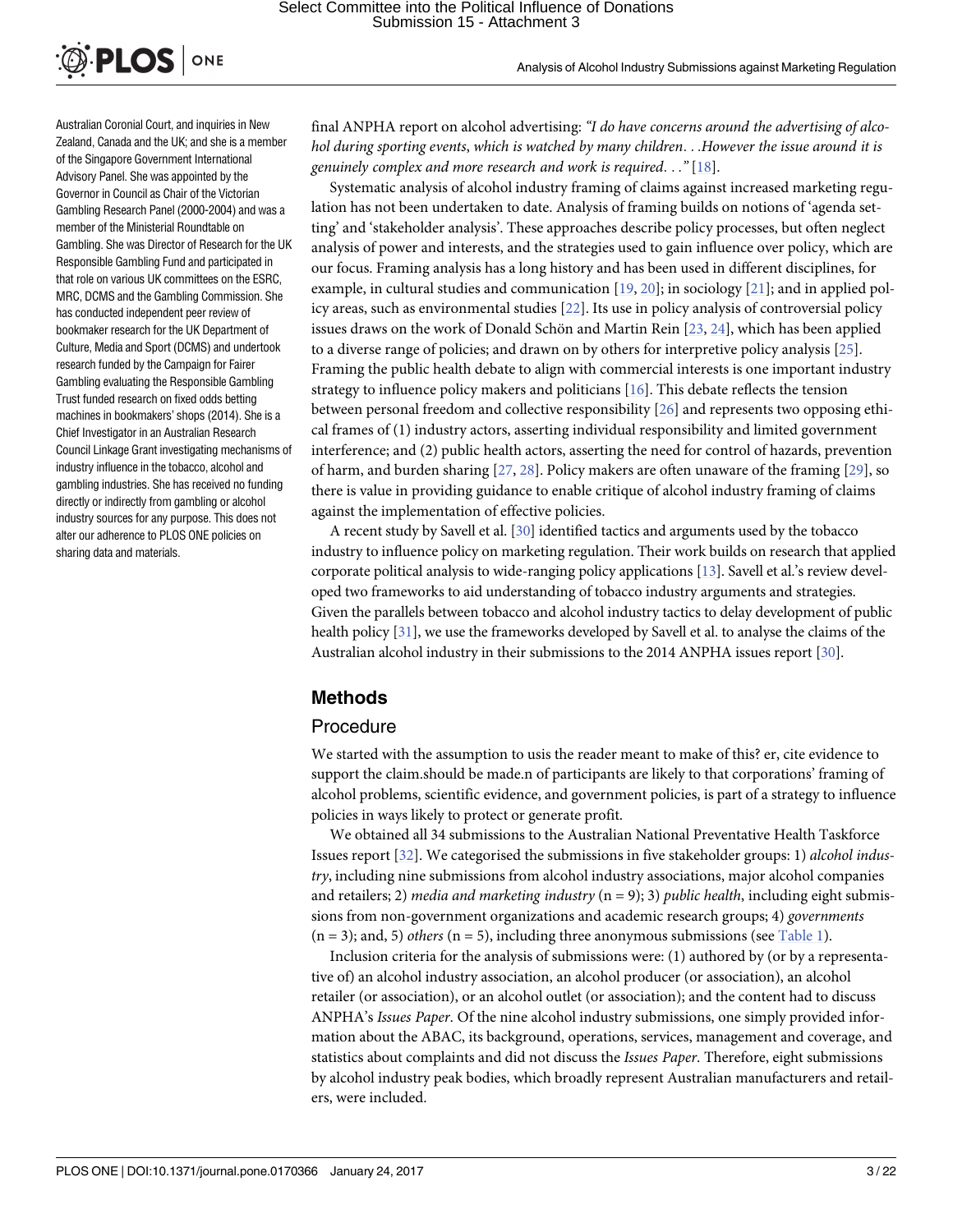<span id="page-3-0"></span>

| <b>Stakeholder Group</b>                                 | N  | Contributors (Referred to in this paper)                                                                                                                                                                                                                                                                                                                                                                                                                                                                |
|----------------------------------------------------------|----|---------------------------------------------------------------------------------------------------------------------------------------------------------------------------------------------------------------------------------------------------------------------------------------------------------------------------------------------------------------------------------------------------------------------------------------------------------------------------------------------------------|
| Alcohol industry (included in analysis)                  | 9  | • Winemakers' Federation of Australia (WFA)<br>• Lion (Lion)<br>· Diageo Australia (Diageo)<br>• Brewers Association of Australia and New Zealand (BAANZ)<br>• Australian Hotels Association (AHA)<br>• Woolworths (Woolworths)<br>• Australian Liquor Stores Association (ALSA)<br>. Distilled Spirits Industry Council of Australia (DSICA)<br>• Alcohol Beverages Advertising (and Packaging) Code<br>Scheme (ABAC) (not included)                                                                   |
| Media and marketing industry                             | 9  | • Advertising Standards Bureau (ASB)<br>• Commercial Radio Australia<br>. The Publishers' Advertising Advisory Bureau (PAAB)<br>• Australian Association of National Advertisers (AANA)<br>• Interactive Advertising Bureau Australia (IAB)<br>• Free TV Australia<br>· Outdoor Media Association (OMA)<br>• The Australian Subscription Television and Radio Association<br>(ASTRA)<br>• Association for Data-driven Marketing and Advertising                                                         |
| Non-government organizations/<br>public health academics | 8  | • Victorian Alcohol and Drug Association (VAADA)<br>• Cancer Council NSW<br>. Ms Sarah Yeates, University of Queensland<br>. Dr Nicholas Carah, University of Queensland / Dr Sven<br>Brodmerkel, Bond University<br>• Alcohol and other Drugs Council of Australia (ADCA)/ Public<br>Health Association of Australia (PHAA)<br>• National Alliance for Action on Alcohol (NAAA)<br>• Foundation for Alcohol Research and Education (FARE)<br>• McCusker Centre for Action on Alcohol and Youth (MCAAY) |
| Public servants                                          | 3  | • Murrumbidgee Local Health District<br>• Western Australian Police<br>• Dr Adrian Reynolds, Department of Health, Tasmanian<br>Government                                                                                                                                                                                                                                                                                                                                                              |
| Other (including 3 confidential<br>submissions)          | 5  | • Mr Sarosh Mehta<br>• Foundation for Advertising Research (FAR)                                                                                                                                                                                                                                                                                                                                                                                                                                        |
| Total                                                    | 34 |                                                                                                                                                                                                                                                                                                                                                                                                                                                                                                         |

#### **[Table](#page-2-0) 1. Submissions by stakeholder groups.**

doi:10.1371/journal.pone.0170366.t001

### Savell et al.'s Corporate Political Activity Frameworks

Savell et al. developed classifications for the tobacco industry's corporate political activity and split them into two frameworks. The first describes the attempts corporations made to influence marketing regulation, splitting them into *strategies* (such as *information*) and subcategories labelled *tactics* (such as contesting evidence; see S1 [Table\)](#page-18-0). The second is presented in terms of *frames* (such as *regulatory redundancy*) which included illustrative individual *arguments* (e.g., 'the existing regulation is adequate'; see S2 [Table\)](#page-18-0) [[30](#page-20-0)]. While Savell et al. use the term 'arguments' to refer to assertions or claims made by the tobacco industry in support of its position in favour of or against particular policies, we suggest a more suitable label. The word 'argument' is generally understood to refer to a connected series of propositions intended to establish a conclusion [\[33\]](#page-20-0). The validity of the conclusion depends on the veracity of the propositions and the soundness of the logic linking them. In our view, by using the term 'argument', Savell et al. elevate what are, almost without exception merely claims or assertions, to a status they do not deserve. Accordingly, we use the terms 'claim' and 'assertion' interchangeably in our analysis reflecting the class 'argument' in Savell et al.'s system.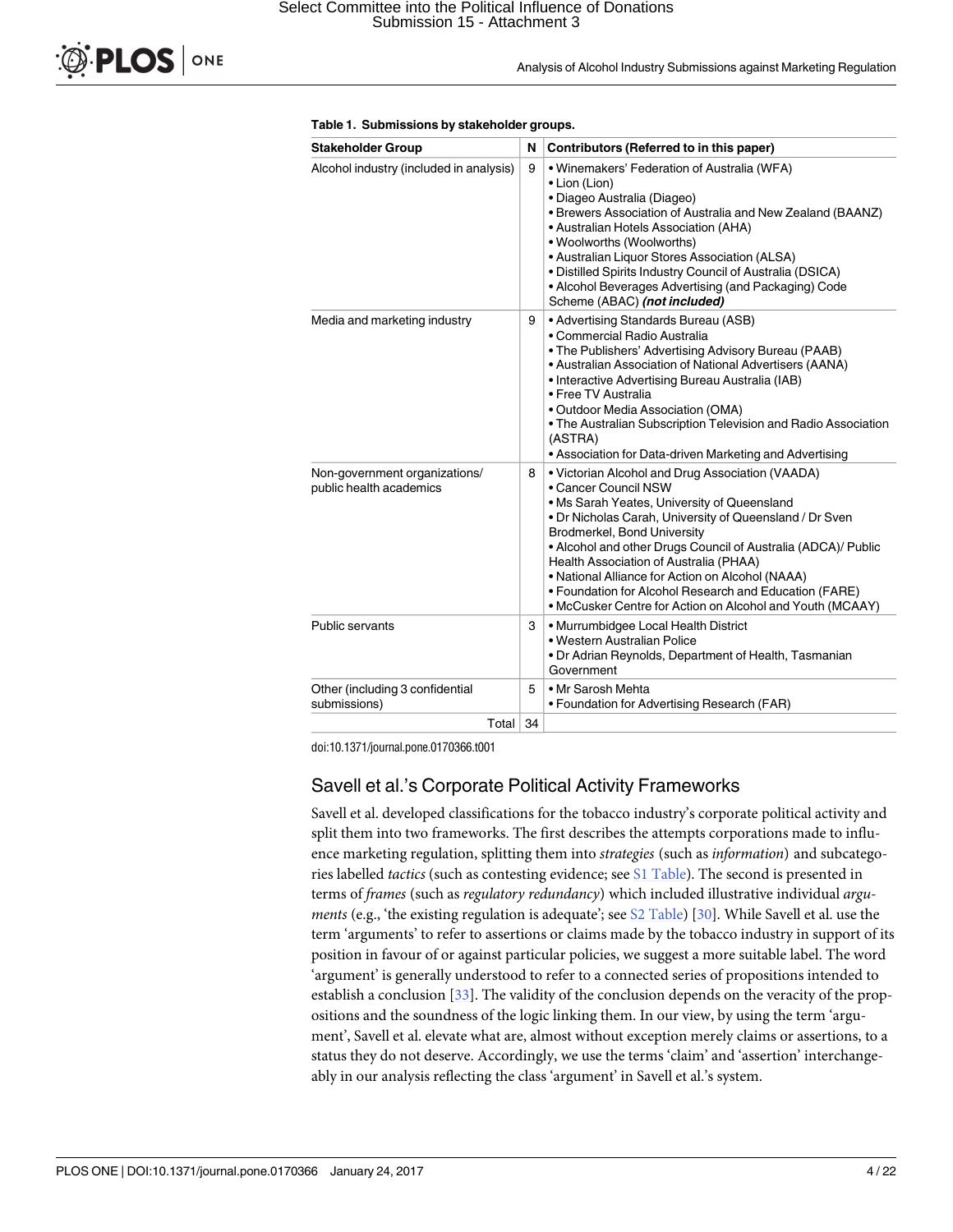<span id="page-4-0"></span>

Thematic analysis of these submissions was undertaken using deductive coding [\[34\]](#page-20-0), according to Savell et al.'s *frames* and *arguments* (see S2 [Table](#page-18-0)). As the current study concerns a different industry than was examined by Savell et al., emergent coding (an inductive approach) was also used to adapt and develop new categories specific to the alcohol industry [\[35\]](#page-20-0). Thus, an integrated approach involving inductive and deductive methods was used to develop a categorization of *frames and claims* [[36](#page-20-0)]. Final categories were decided on once all the submissions were coded independently by two researchers (FM and KC). Inter-coder reliability was strengthened by evolving decision rules for coding where categories were crosschecked and amended as appropriate and the addition of new tactics where necessary. After independently coding the data according to the (deductive) Savell et al. coding framework, the two coders had in-depth discussion to establish consensus on appropriate frames and claims.

### **Results**

### Frames and Claims

We identified the same four frames as those in Savell et al.'s analysis of tobacco industry behaviour: 1) *Regulatory Redundancy*; 2) *Insufficient Evidence*; 3) *Negative Unintended Consequences*; and 4) *Legal*. In addition, we identified 5) *Corporate Social Responsibility* as a frame. Within these five frames we identified several other types of claims in addition to those identified by Savell et al., especially under *Regulatory Redundancy*; and adapted other existing claims (see [Table](#page-5-0) 2 for summary of frames and claims).

**Regulatory redundancy.** Submissions asserted that because it is a legal product alcohol is legitimately advertised to adults (e.g., #1, refers to exemplar quotes provided in [Table](#page-5-0) 2). They also claimed that the current system is satisfactory, that self-regulation is flexible and responsive, and that social marketing is sufficiently regulated by this mechanism (eg #2a, b); that the public complaint system is accessible; and that the adjudication panel and pre-vetting experts are independent. Some businesses claimed to have gone further and developed their own codes and guidelines that operate alongside the existing marketing codes (eg #3). Another type of industry claim was that they have ongoing 'partnerships' with Australian governments, via their representation on the ABAC management committee (eg #4). Some called the system 'quasi-' or 'co-regulation' instead of self-regulation. Relatedly, different types of claims were that 'the vast majority of people drink responsibly' (eg #5), and that 'drinking alcohol can be part of a healthy lifestyle' (eg #6a, b).

Other submissions included assertions disputing the increasing community concern about the link between alcohol advertising and risky drinking (eg #8a, b, 9a, b). Finally, submissions claimed that one of the industry's goals is to promote 'responsible consumption of alcohol' (eg #9a, b).

**Insufficient evidence.** It was claimed within industry submissions that there was insufficient evidence to link marketing of alcohol products to increased alcohol consumption, and therefore, that marketing regulation would have no effect (eg #10). Some specifically stated that more research would be needed to prove this link. Submissions cited Australian government research purporting to show a decline in alcohol consumption in minors and pregnant women [\[37\]](#page-20-0) and claiming *"*. . .*there is no evidence to suggest that alcohol problems are on the rise which could justify further regulatory constraints on the alcohol industry"* (Brewers Association of Australia and New Zealand (BAANZ)).

*Biased public health advocates* was a newly identified type of claim within the *Insufficient Evidence* frame. Submissions asserted that the Expert Committee on Alcohol, with whom ANPHA consulted to develop this report, was biased and anti-alcohol and that the research referenced in the report was not scientifically valid (eg #13). For example: *"Lion believes that*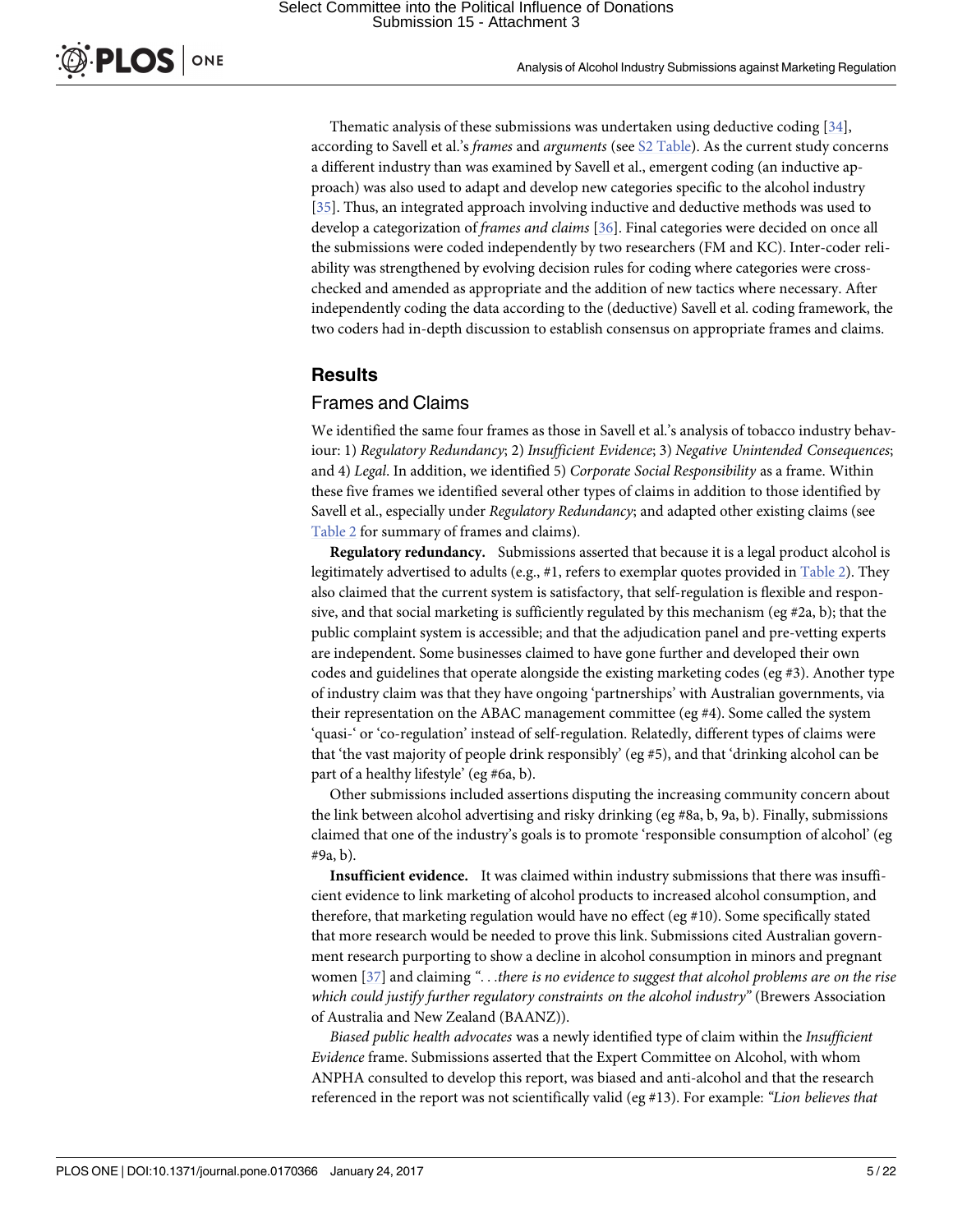<span id="page-5-0"></span>

| Frame                               | Sub-frames (where applicable) |                                                                                                         | Claims in<br>submissions (number<br>of submissions<br>presenting claim, out<br>of 8)                                                                                                                                                 | <b>Example quote from</b><br>the submissions                                                                                                                                                                                                       | Assigned quote<br>number‡ |
|-------------------------------------|-------------------------------|---------------------------------------------------------------------------------------------------------|--------------------------------------------------------------------------------------------------------------------------------------------------------------------------------------------------------------------------------------|----------------------------------------------------------------------------------------------------------------------------------------------------------------------------------------------------------------------------------------------------|---------------------------|
| <b>Regulatory Redundancy</b><br>(8) |                               | Industry only markets to<br>those of legal age/is<br>actively opposed to<br>minors using product<br>(4) | "Alcohol is a legal<br>product and individual<br>producers are well<br>within their rights to use<br>advertising for<br>commercial gain<br>provided the activities<br>do not promote misuse<br>and meet ABAC<br>requirements." (WFA) | 1                                                                                                                                                                                                                                                  |                           |
|                                     |                               |                                                                                                         | Current self-regulation<br>is satisfactory $#$ (8)                                                                                                                                                                                   | "The independent pre-<br>vetting service and the<br>adjudication process for<br>handling complaints are<br>particularly effective in<br>stopping irresponsible<br>marketing." (Diageo)                                                             | 2a                        |
|                                     |                               |                                                                                                         |                                                                                                                                                                                                                                      | "The ABAC Scheme is<br>flexible to changing<br>marketing conditions<br>and techniques, and<br>can quickly respond to<br>new marketing<br>developments."<br>(DSICA)                                                                                 | 2b                        |
|                                     |                               |                                                                                                         | Industry adheres to<br>own self-regulatory<br>codes(5)                                                                                                                                                                               | "ABAC has the support<br>and backing of the<br>alcohol and advertising<br>industries, which<br>reduces the level of<br>'gaming' that can take<br>place with regulation<br>that relies on 'black<br>letter law' and strict<br>definitions." (DSICA) | 3                         |
|                                     |                               | Codes are supported<br>by the government* (4)                                                           | "It has continuous and<br>substantial input from<br>the Australian<br>Government." (DSICA)                                                                                                                                           | $\overline{4}$                                                                                                                                                                                                                                     |                           |
|                                     |                               | Most consumers drink<br>responsibly* (6)                                                                | "The vast majority of<br>Australians enjoy<br>alcohol responsibly."<br>(ALSA)                                                                                                                                                        | $\sqrt{5}$                                                                                                                                                                                                                                         |                           |
|                                     |                               |                                                                                                         | Drinking is part of a<br>healthy lifestyle* (4)                                                                                                                                                                                      | "moderate<br>consumption of alcohol,<br>which is a normal,<br>enjoyable part of life for<br>many adults." (Lion)                                                                                                                                   | 6a                        |
|                                     |                               |                                                                                                         |                                                                                                                                                                                                                                      | " when consumed in<br>moderation, [alcohol]<br>can be part of a healthy,<br>balanced lifestyle."<br>(WFA)                                                                                                                                          | 6b                        |

### [Table](#page-4-0) 2. Claims used by the alcohol industry attempting to influence marketing regulation using Savell et al.'s classification framework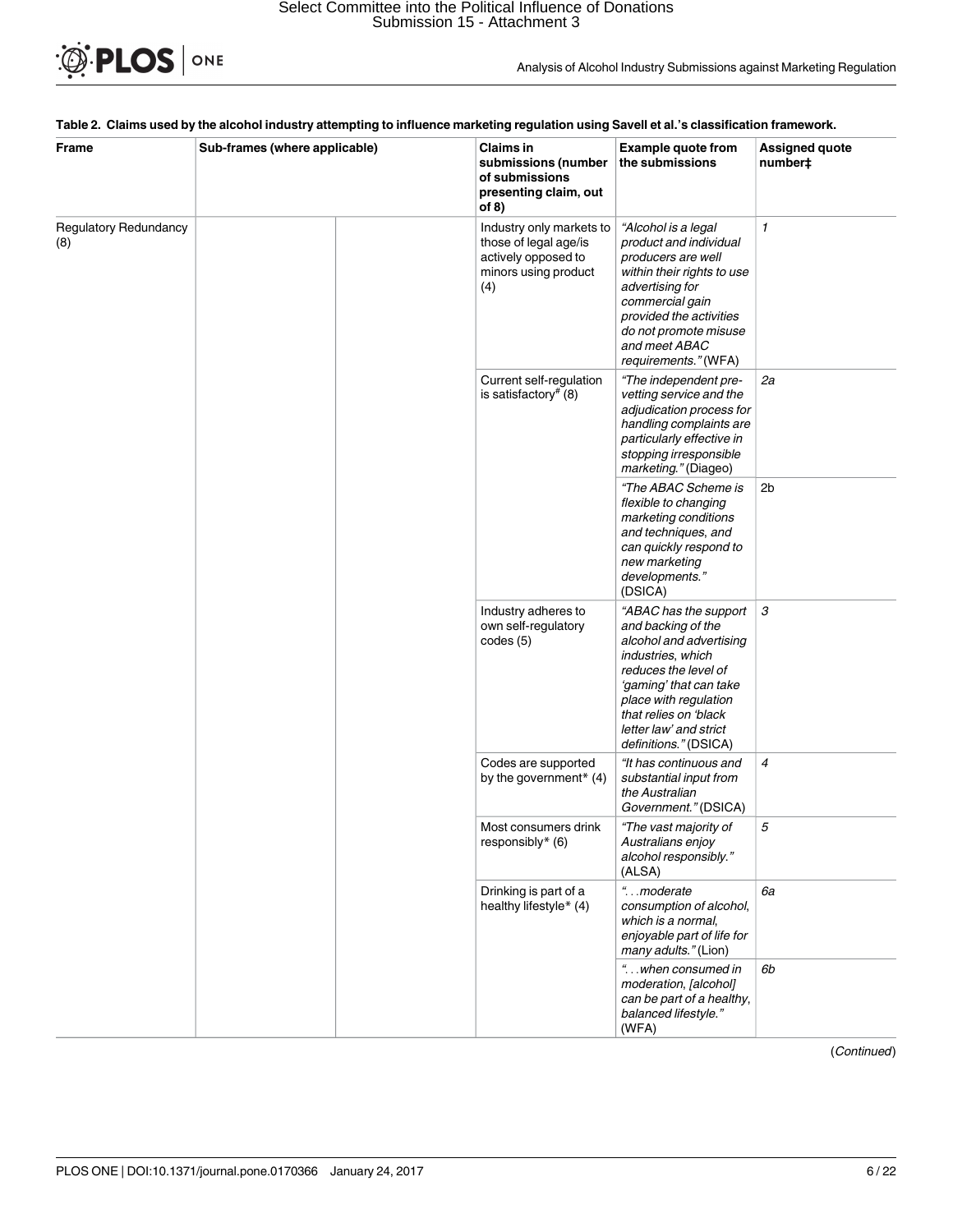

**Table 2.** (Continued)

| Frame | Sub-frames (where applicable) |  | <b>Claims in</b><br>submissions (number<br>of submissions<br>presenting claim, out<br>of 8)                                     | <b>Example quote from</b><br>the submissions                                                                                                                                                                                                    | <b>Assigned quote</b><br>number‡ |
|-------|-------------------------------|--|---------------------------------------------------------------------------------------------------------------------------------|-------------------------------------------------------------------------------------------------------------------------------------------------------------------------------------------------------------------------------------------------|----------------------------------|
|       |                               |  | Suggesting alternative<br>policy strategies that<br>address harmful<br>consumption of minority<br>that misuses alcohol *<br>(6) | "Alcohol policies that<br>seek to reduce total<br>alcohol consumption in<br>Australia will not reduce<br>misuse, but rather<br>simply punish the<br>majority of consumers<br>who are already<br>drinking responsibly in<br>moderation." (BAANZ) | 7a                               |
|       |                               |  |                                                                                                                                 | "the most effective<br>way to reduce harmful<br>consumption of alcohol<br>is a focus on targeted<br>interventions as<br>opposed to any further<br>population wide<br>restrictions"<br>(BAANZ)                                                   | 7b                               |
|       |                               |  | Disputing community<br>concern/codes are in<br>line with community<br>expectations* (8)                                         | "the complaints<br>process and code<br>accurately delivers<br>against broader<br>community<br>expectations". (Diageo)                                                                                                                           | 8а                               |
|       |                               |  |                                                                                                                                 | "The small percentage<br>of alcohol<br>advertisements<br>complained about each<br>yearreinforces the<br>industry view that there<br>is no widely held<br>community concern<br>about alcohol<br>advertising" (WFA)                               | 8b                               |
|       |                               |  |                                                                                                                                 | "The AHA cautions<br>against overstating<br>community concern"<br>(AHA)                                                                                                                                                                         | 8с                               |
|       |                               |  | Alcohol industry<br>encourages<br>responsible<br>consumption* (4)                                                               | "Responsible drinking is   9a<br>at the heart of our<br>business interests."<br>(Diageo)                                                                                                                                                        |                                  |
|       |                               |  |                                                                                                                                 | "committed to<br>working with ANPHA<br>and others to better<br>understand and<br>develop strategies to<br>address such<br>problems"(Lion)                                                                                                       | 9b                               |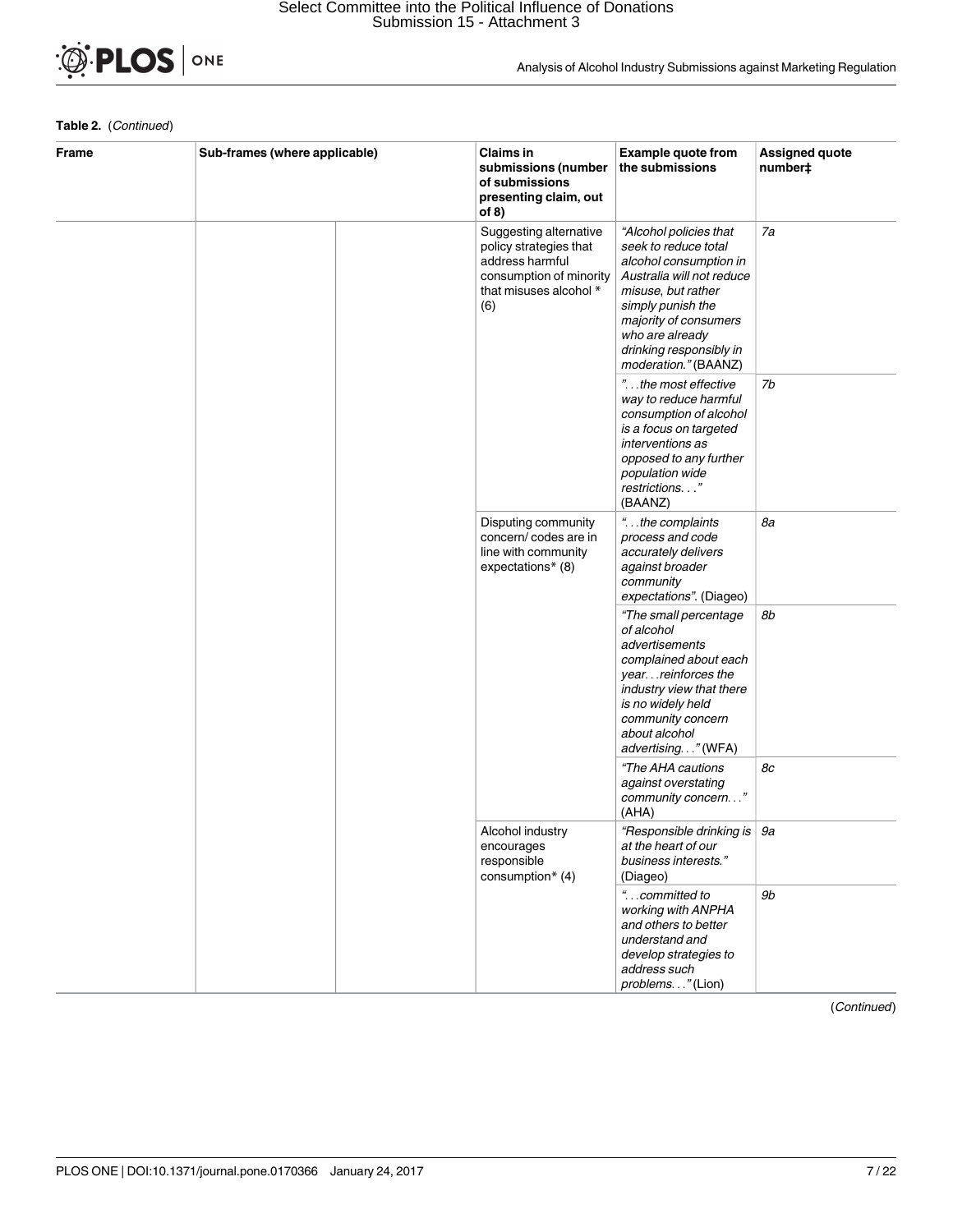

### **Table 2.** (Continued)

| Frame                     | Sub-frames (where applicable) |                                                                                                                                                                                                                                                                                                                              | <b>Claims in</b><br>submissions (number<br>of submissions<br>presenting claim, out<br>of 8)                                         | <b>Example quote from</b><br>the submissions                                                                                                                                                                                                                                                                                                                      | <b>Assigned quote</b><br>number‡                                                                                                                                                                                                          |
|---------------------------|-------------------------------|------------------------------------------------------------------------------------------------------------------------------------------------------------------------------------------------------------------------------------------------------------------------------------------------------------------------------|-------------------------------------------------------------------------------------------------------------------------------------|-------------------------------------------------------------------------------------------------------------------------------------------------------------------------------------------------------------------------------------------------------------------------------------------------------------------------------------------------------------------|-------------------------------------------------------------------------------------------------------------------------------------------------------------------------------------------------------------------------------------------|
| Insufficient Evidence (8) |                               | There's insufficient<br>evidence that the<br>proposed policy will<br>work / marketing<br>doesn't increase overall<br>consumption levels<br>(marketing is used to<br>convince individuals<br>switch brands and to<br>sustain or increase<br>company's market<br>share), so regulation<br>will have no effect <sup>#</sup> (8) | More research is<br>needed, insufficient<br>evidence for causal link<br>between marketing and<br>increased consumption<br>levels(5) | "Important areas of<br>contention, such as the<br>link between<br>advertising and misuse,<br>require further analysis<br>and for a clear<br>consensus to emerge in<br>the relevant research."<br>(WFA)                                                                                                                                                            | 10                                                                                                                                                                                                                                        |
|                           |                               |                                                                                                                                                                                                                                                                                                                              |                                                                                                                                     | Marketing only affects<br>market share (5)                                                                                                                                                                                                                                                                                                                        | "Diageo markets its<br>brands [] to gain<br>market share by<br>encouraging<br>consumers to switch<br>from other brands to<br>one of ours. Our<br>marketing is not<br>designed to increase<br>overall consumption of<br>alcohol." (Diageo) |
|                           |                               |                                                                                                                                                                                                                                                                                                                              | Reporting on declining<br>trends of alcohol<br>consumption (5)                                                                      | " in fact alcohol<br>misuse has declined in<br>Australia over the last<br>few decades." (Lion)                                                                                                                                                                                                                                                                    | 12a                                                                                                                                                                                                                                       |
|                           |                               |                                                                                                                                                                                                                                                                                                                              |                                                                                                                                     | "The case for further<br>restrictions on alcohol<br>advertising is further<br>weakened when<br>looking more broadly at<br>per capita consumption<br>of alcohol as this has<br>been essentially static<br>for the past 20 years. If<br>advertising increases<br>alcohol consumption<br>then it does not appear<br>to have had any impact<br>in Australia." (DSICA) | 12b                                                                                                                                                                                                                                       |
|                           |                               |                                                                                                                                                                                                                                                                                                                              | Biased public health<br>advocates* (6)                                                                                              | "The present structure<br>for administering the<br>ABAC Scheme has not<br>attracted criticisms<br>other than from<br>individuals or<br>organizations that have<br>taken a very public anti-<br>alcohol or anti-industry<br>position with<br>questionable motives."<br>(ALSA)                                                                                      | 13                                                                                                                                                                                                                                        |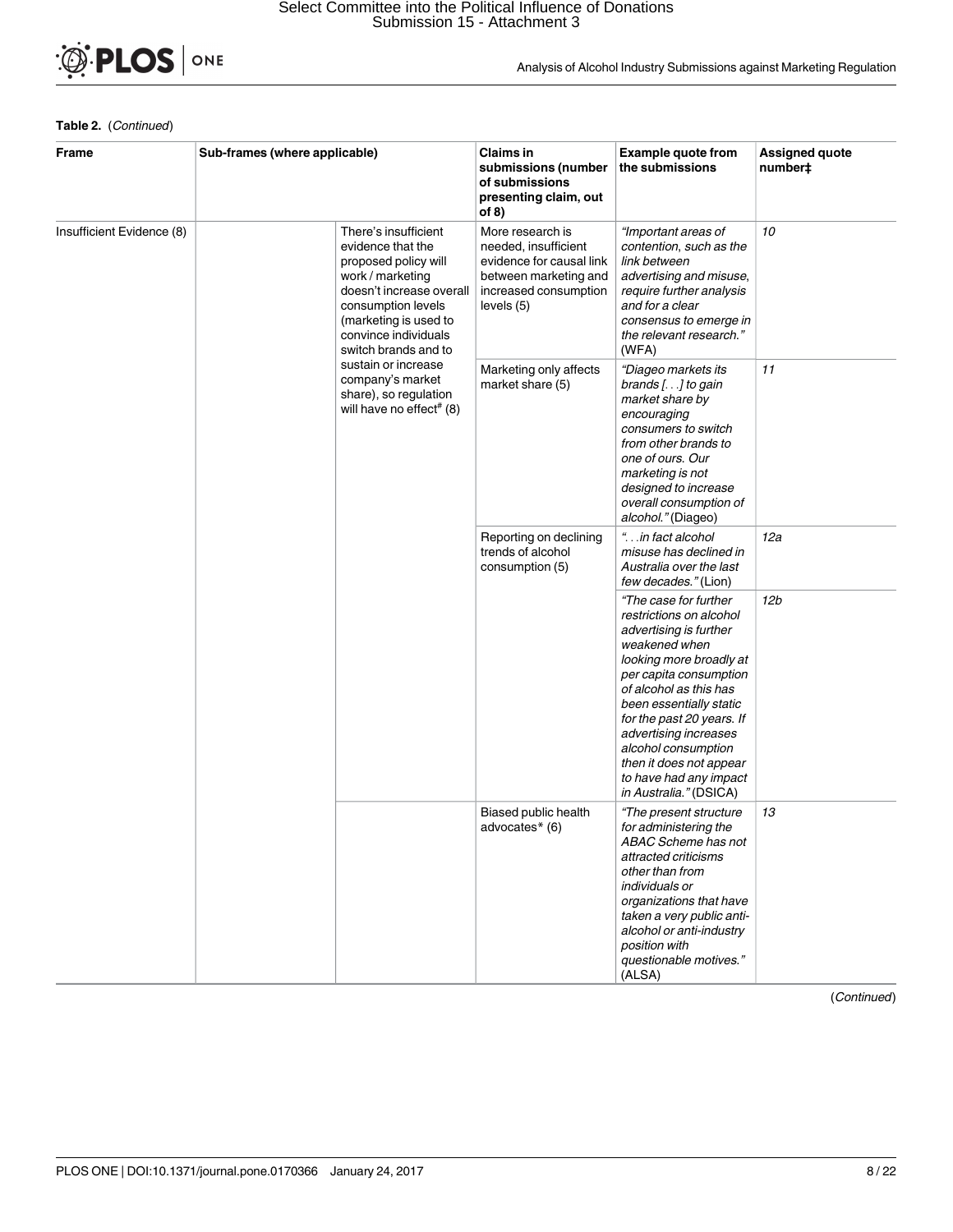

### **Table 2.** (Continued)

| Frame                                   | Sub-frames (where applicable) |                                     | <b>Claims in</b><br>submissions (number<br>of submissions<br>presenting claim, out<br>of 8)                                                                                                | <b>Example quote from</b><br>the submissions                                                                                                                                                                                        | <b>Assigned quote</b><br>number‡ |
|-----------------------------------------|-------------------------------|-------------------------------------|--------------------------------------------------------------------------------------------------------------------------------------------------------------------------------------------|-------------------------------------------------------------------------------------------------------------------------------------------------------------------------------------------------------------------------------------|----------------------------------|
| Negative Unintended<br>Consequences (6) | Economic (6)                  | Manufacturer (4)                    | Regulation will cause<br>problems maintaining<br>or increasing market<br>share for existing<br>brands $#$ (3)                                                                              | "It would also have the<br>potential to introduce<br>significant market<br>distortion to the<br>competition between<br>responsible producers<br>trying to win market<br>share." (WFA)                                               | 14                               |
|                                         |                               |                                     | Regulation will cause<br>difficulties for new<br>market entrants $#$ (1)                                                                                                                   | "New market entrants<br>will find it much more<br>difficult to establish a<br>presence if advertising<br>is restricted, creating<br>significant competition<br><i>implications."</i> (Lion)                                         | 15                               |
|                                         |                               | <b>Associated Industries</b><br>(4) | Regulation will result in<br>financial or job losses<br>(among retailers or<br>associated industries,<br>e.g. agriculture,<br>hospitality, tourism,<br>manufacturing and<br>logistics) (4) | "Placing further, more<br>onerous restrictions on<br>advertisers will have a<br>serious commercial<br>impact on a wide range<br>of industries" (Lion)                                                                               | 16a                              |
|                                         |                               |                                     |                                                                                                                                                                                            | "due to [the alcohol<br>industry's] important<br>role in the agricultural,<br>brewing, tourism and<br>hospitality sectors"<br>(BAANZ)                                                                                               | 16b                              |
|                                         |                               | Public Revenue (2)                  | Loss of direct<br>contribution to the<br>Australian economy by<br>alcohol industry $#$ (2)                                                                                                 | "ACIL Tasman has<br>estimated that the<br>direct economic<br>contribution of the<br>Australian brewing<br>industry to the<br>Australian economy<br>was approximately \$4.3<br>billion in the 2010-11<br>financial year."<br>(BAANZ) | 17                               |
|                                         |                               | Consumers* (3)                      | Impacts on consumer<br>choice* (3)                                                                                                                                                         | "Without the ability to<br>be informed of their<br>choices, consumers<br>suffer a loss of welfare<br>as they are not aware of<br>new products"<br>(DSICA)                                                                           | 18                               |
|                                         | Public Health (1)             |                                     | Regulation might<br>impact negatively on<br>health outcomes in<br>moderate drinkers <sup>#</sup> (1)                                                                                       | "alcohol policy<br>should not impact<br>moderate drinkers in its<br>efforts to address<br>problem drinkers, as<br>this will result in<br>perverse health<br>outcomes." (Lion)                                                       | 19                               |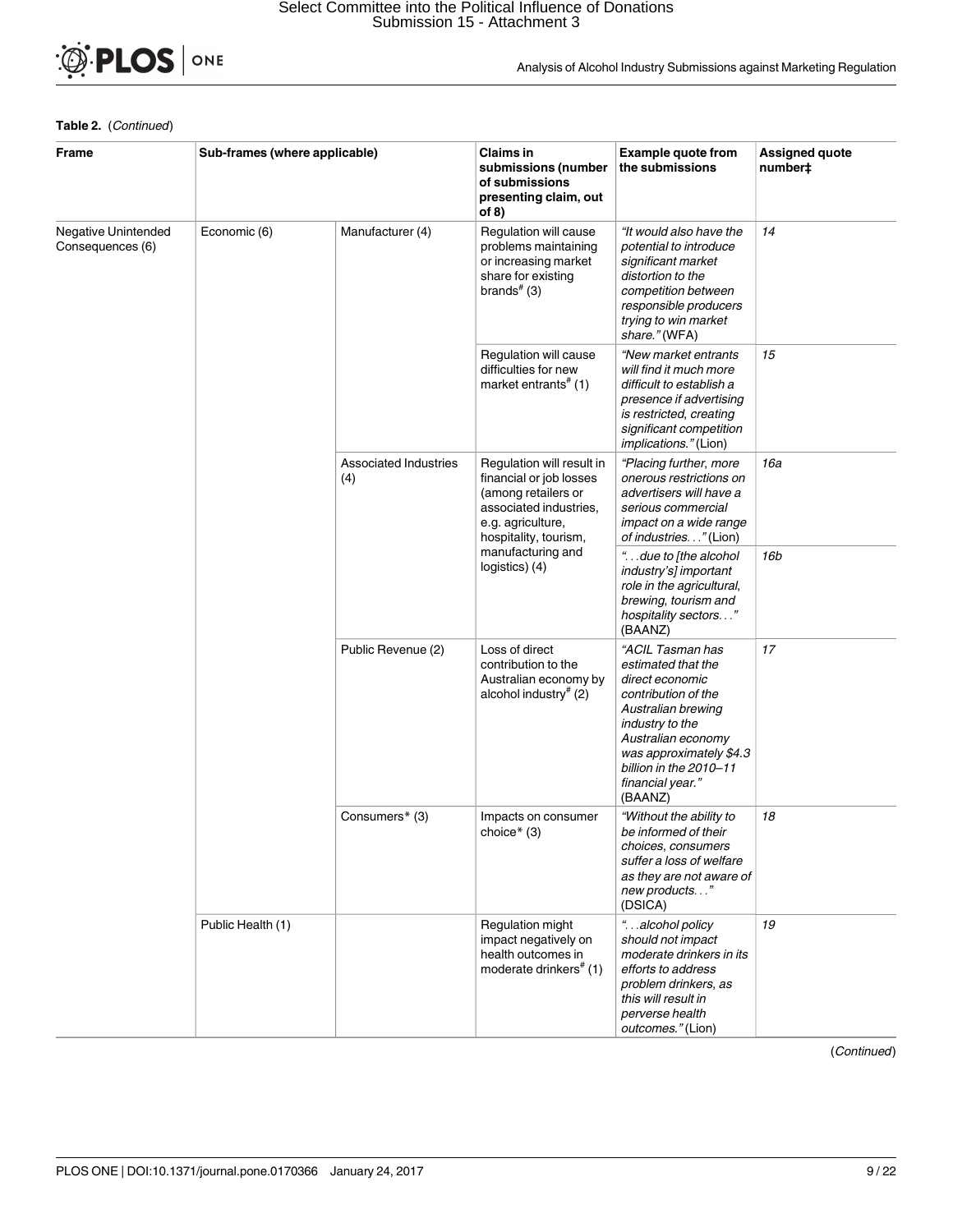

|  | Table 2. (Continued) |
|--|----------------------|
|--|----------------------|

| Frame                                   | Sub-frames (where applicable) |                                                                                                          | <b>Claims in</b><br>submissions (number<br>of submissions<br>presenting claim, out<br>of $8)$                                                                                                                                                                            | <b>Example quote from</b><br>the submissions                                                                                                                                                                                                       | <b>Assigned quote</b><br>number‡ |
|-----------------------------------------|-------------------------------|----------------------------------------------------------------------------------------------------------|--------------------------------------------------------------------------------------------------------------------------------------------------------------------------------------------------------------------------------------------------------------------------|----------------------------------------------------------------------------------------------------------------------------------------------------------------------------------------------------------------------------------------------------|----------------------------------|
| Legal $(5)$                             |                               | Regulatory Impact<br>Statement (RIS) needs<br>to be developed before<br>proposing new<br>regulation* (3) | "Further consideration<br>of the potential<br>increased regulatory<br>burden on the industry<br>from the proposals<br>canvassed in the<br><b>Issues Paper also</b><br>demands a Regulatory<br><b>Impact Statement</b><br>process." (WFA)                                 | 20                                                                                                                                                                                                                                                 |                                  |
|                                         |                               |                                                                                                          | Body does not have the<br>power to regulate/it's<br>beyond their jurisdiction<br>(3)                                                                                                                                                                                     | "The AHA is also<br>surprised to see in the<br>Issues Paper a<br>significant broadening<br>of scope beyond that<br>directed to ANPHA in<br>the Australian<br>Government Response<br>to the Preventative<br><b>Health Taskforce</b><br>Report"(AHA) | 21                               |
| Corporate Social<br>Responsibility* (6) |                               | Supporting efforts and<br>programs to reduce<br>harmful consumption*<br>(5)                              | "Recent examples of<br>our social responsibility<br>initiatives includea<br>social marketing<br>campaign, using the<br>strapline 'Don't see a<br>good night wasted',<br>aimed at 18-25 year<br>olds socializing in and<br>around licensed venues<br>in Sydney." (Diageo) | 22                                                                                                                                                                                                                                                 |                                  |
|                                         |                               |                                                                                                          | We are members of<br>DrinkWise *(4)                                                                                                                                                                                                                                      | "Lion is also a founding<br>member of DrinkWise<br>Australia"(Lion)                                                                                                                                                                                | 23а                              |
|                                         |                               |                                                                                                          |                                                                                                                                                                                                                                                                          | "Woolworths fully<br>supports the efforts and<br>activities of DrinkWise<br>that aim to affect<br>generational change in<br>the way all Australians<br>consume alcohol."<br>(Woolworths)                                                           | 23b                              |
| <b>Regulatory Redundancy</b><br>(8)     |                               |                                                                                                          | Industry only markets to<br>those of legal age/is<br>actively opposed to<br>minors using product<br>(4)                                                                                                                                                                  | "Alcohol is a legal<br>product and individual<br>producers are well<br>within their rights to use<br>advertising for<br>commercial gain<br>provided the activities<br>do not promote misuse<br>and meet ABAC<br>requirements." (WFA)               | $\mathbf{1}$                     |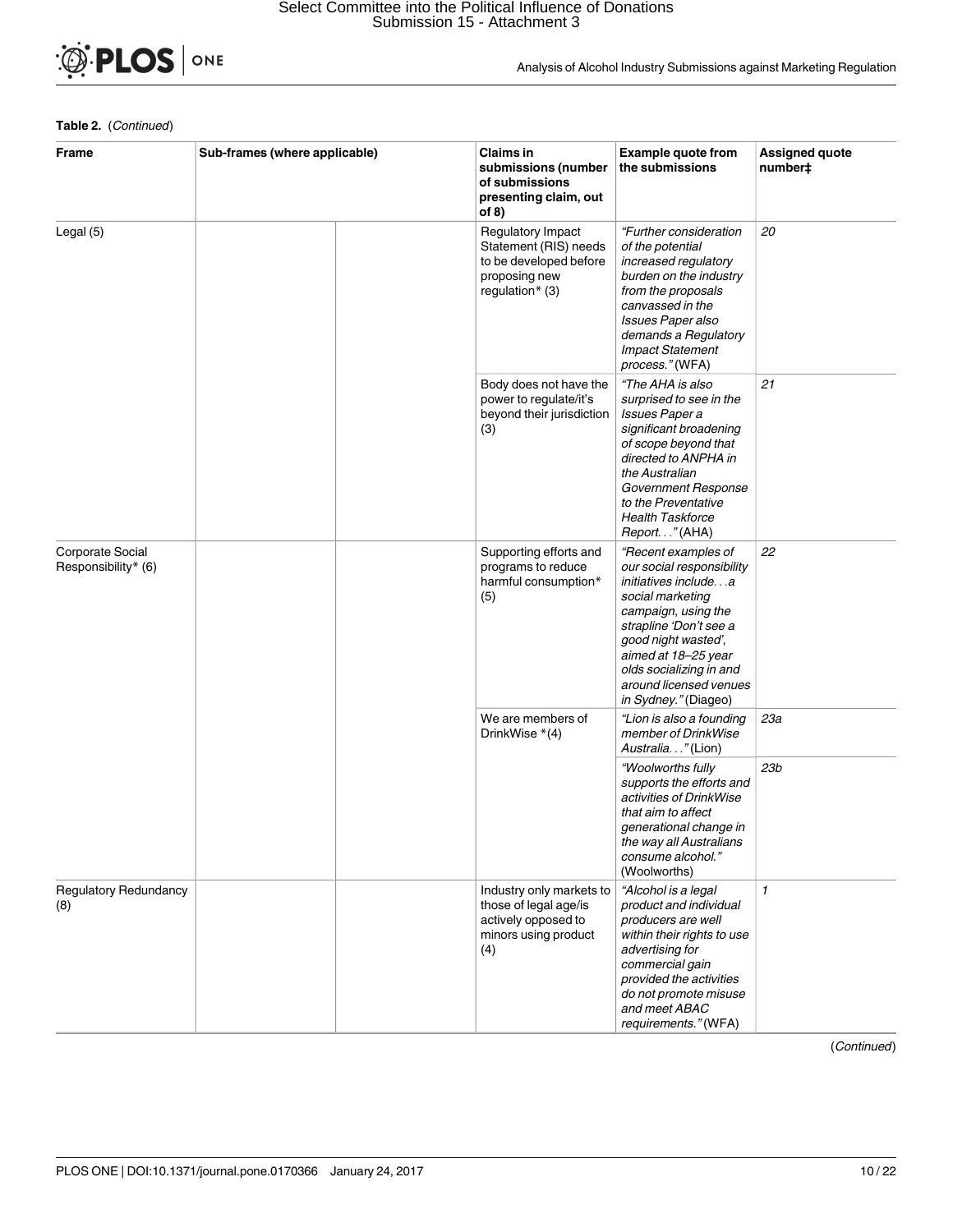

|  | <b>Table 2.</b> (Continued) |
|--|-----------------------------|
|--|-----------------------------|

| Frame | Sub-frames (where applicable) |  | <b>Claims in</b><br>submissions (number<br>of submissions<br>presenting claim, out<br>of $8)$ | <b>Example quote from</b><br>the submissions                                                                                                                                                                                                       | <b>Assigned quote</b><br>number‡ |
|-------|-------------------------------|--|-----------------------------------------------------------------------------------------------|----------------------------------------------------------------------------------------------------------------------------------------------------------------------------------------------------------------------------------------------------|----------------------------------|
|       |                               |  | Current self-regulation<br>is satisfactory <sup>#</sup> $(8)$                                 | "The independent pre-<br>vetting service and the<br>adjudication process for<br>handling complaints are<br>particularly effective in<br>stopping irresponsible<br>marketing." (Diageo)                                                             | 2a                               |
|       |                               |  |                                                                                               | "The ABAC Scheme is<br>flexible to changing<br>marketing conditions<br>and techniques, and<br>can quickly respond to<br>new marketing<br>developments."<br>(DSICA)                                                                                 | 2 <sub>b</sub>                   |
|       |                               |  | Industry adheres to<br>own self-regulatory<br>codes(5)                                        | "ABAC has the support<br>and backing of the<br>alcohol and advertising<br>industries, which<br>reduces the level of<br>'gaming' that can take<br>place with regulation<br>that relies on 'black<br>letter law' and strict<br>definitions." (DSICA) | 3                                |
|       |                               |  | Codes are supported<br>by the government* (4)                                                 | "It has continuous and<br>substantial input from<br>the Australian<br>Government." (DSICA)                                                                                                                                                         | $\overline{4}$                   |
|       |                               |  | Most consumers drink<br>responsibly* (6)                                                      | "The vast majority of<br>Australians enjoy<br>alcohol responsibly."<br>(ALSA)                                                                                                                                                                      | 5                                |
|       |                               |  | Drinking is part of a<br>healthy lifestyle* (4)                                               | "moderate<br>consumption of alcohol,<br>which is a normal,<br>enjoyable part of life for<br>many adults." (Lion)                                                                                                                                   | 6a                               |
|       |                               |  |                                                                                               | " when consumed in<br>moderation, [alcohol]<br>can be part of a healthy,<br>balanced lifestyle."<br>(WFA)                                                                                                                                          | 6b                               |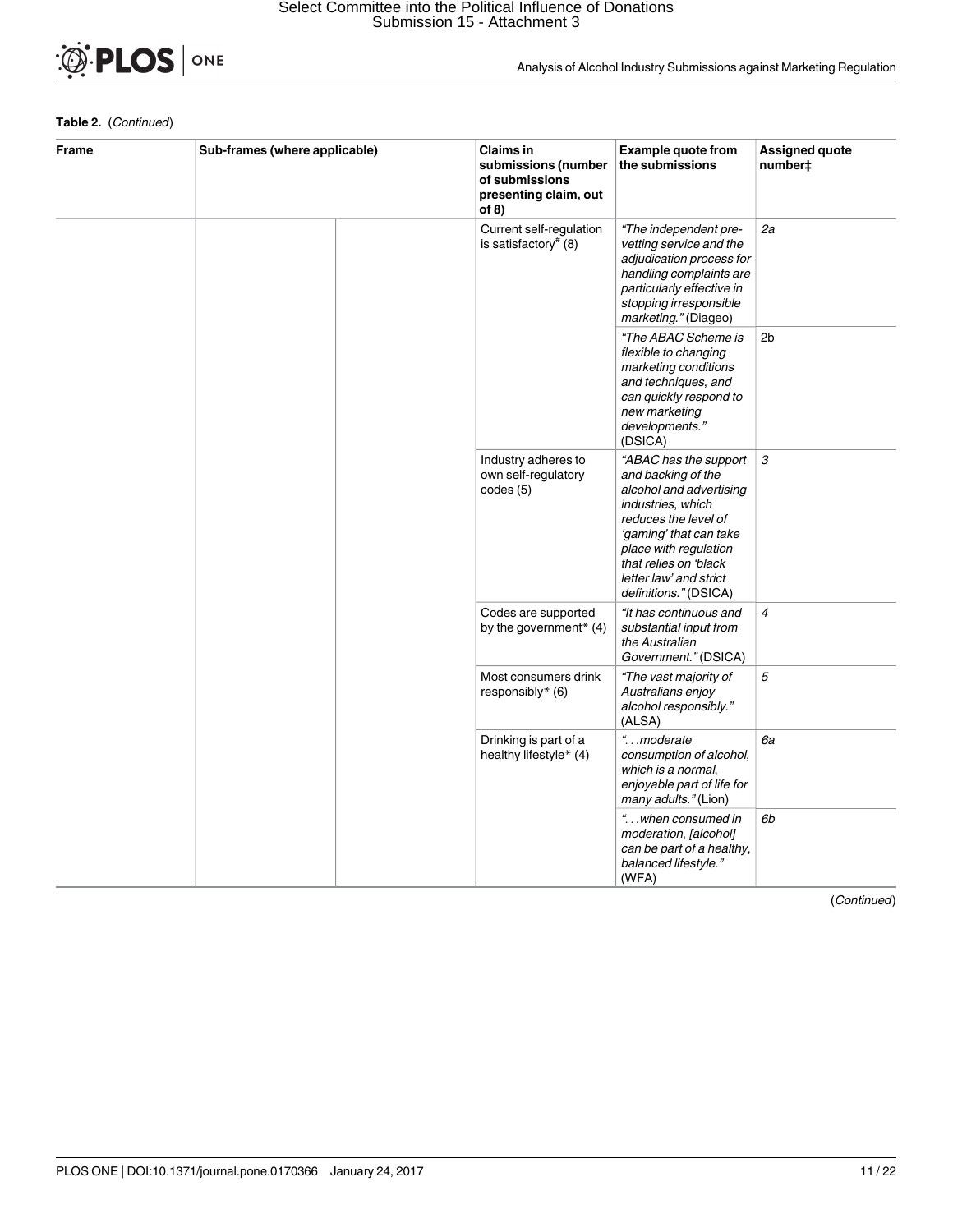

|  | <b>Table 2.</b> (Continued) |
|--|-----------------------------|
|--|-----------------------------|

| Frame | Sub-frames (where applicable) |  | <b>Claims in</b><br>submissions (number<br>of submissions<br>presenting claim, out<br>of $8)$                                   | <b>Example quote from</b><br>the submissions                                                                                                                                                                                                    | Assigned quote<br>number‡ |
|-------|-------------------------------|--|---------------------------------------------------------------------------------------------------------------------------------|-------------------------------------------------------------------------------------------------------------------------------------------------------------------------------------------------------------------------------------------------|---------------------------|
|       |                               |  | Suggesting alternative<br>policy strategies that<br>address harmful<br>consumption of minority<br>that misuses alcohol *<br>(6) | "Alcohol policies that<br>seek to reduce total<br>alcohol consumption in<br>Australia will not reduce<br>misuse, but rather<br>simply punish the<br>majority of consumers<br>who are already<br>drinking responsibly in<br>moderation." (BAANZ) | 7a                        |
|       |                               |  |                                                                                                                                 | "the most effective<br>way to reduce harmful<br>consumption of alcohol<br>is a focus on targeted<br>interventions as<br>opposed to any further<br>population wide<br>restrictions"<br>(BAANZ)                                                   | 7b                        |
|       |                               |  | Disputing community<br>concern/codes are in<br>line with community<br>expectations* (8)                                         | "the complaints<br>process and code<br>accurately delivers<br>against broader<br>community<br>expectations". (Diageo)                                                                                                                           | 8a                        |
|       |                               |  |                                                                                                                                 | "The small percentage<br>of alcohol<br>advertisements<br>complained about each<br>yearreinforces the<br>industry view that there<br>is no widely held<br>community concern<br>about alcohol<br>advertising" (WFA)                               | 8b                        |
|       |                               |  |                                                                                                                                 | "The AHA cautions<br>against overstating<br>community concern"<br>(AHA)                                                                                                                                                                         | 8с                        |
|       |                               |  | Alcohol industry<br>encourages<br>responsible<br>consumption* (4)                                                               | "Responsible drinking is 9a<br>at the heart of our<br>business interests."<br>(Diageo)                                                                                                                                                          |                           |
|       |                               |  |                                                                                                                                 | "committed to<br>working with ANPHA<br>and others to better<br>understand and<br>develop strategies to<br>address such<br>problems"(Lion)                                                                                                       | 9b                        |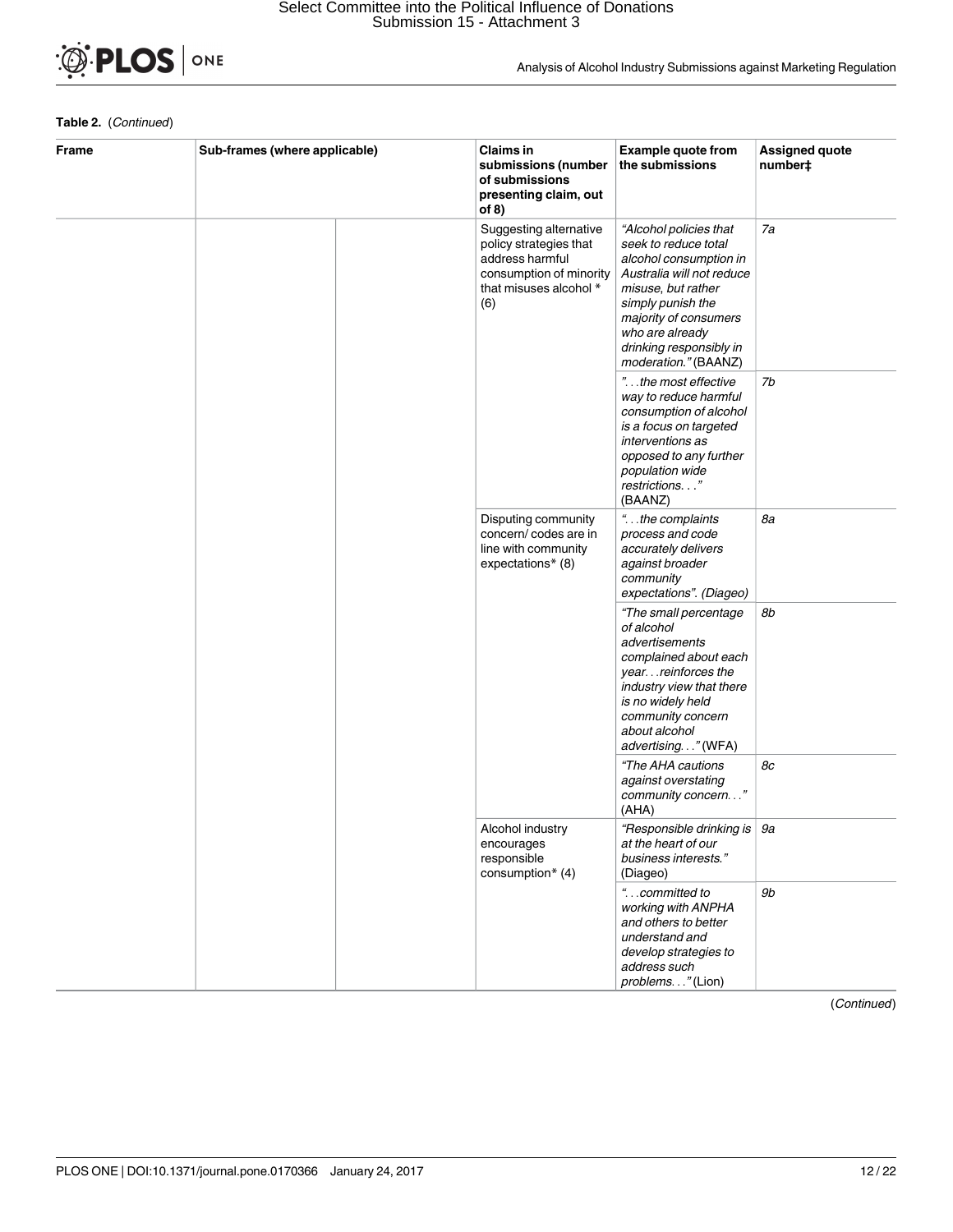

### **Table 2.** (Continued)

| Frame                                                              | Sub-frames (where applicable)                                                                              |                                                                                                                                                                         | <b>Claims in</b><br>submissions (number<br>of submissions<br>presenting claim, out<br>of $8)$                                                                                                                                               | <b>Example quote from</b><br>the submissions                                                                                                                                                                                                                                                                                                                      | <b>Assigned quote</b><br>number‡ |
|--------------------------------------------------------------------|------------------------------------------------------------------------------------------------------------|-------------------------------------------------------------------------------------------------------------------------------------------------------------------------|---------------------------------------------------------------------------------------------------------------------------------------------------------------------------------------------------------------------------------------------|-------------------------------------------------------------------------------------------------------------------------------------------------------------------------------------------------------------------------------------------------------------------------------------------------------------------------------------------------------------------|----------------------------------|
| Insufficient Evidence (8)<br>evidence that the<br>work / marketing |                                                                                                            | There's insufficient<br>proposed policy will<br>doesn't increase overall<br>consumption levels<br>(marketing is used to<br>convince individuals<br>switch brands and to | More research is<br>needed, insufficient<br>evidence for causal link<br>between marketing and<br>increased consumption<br>levels (5)                                                                                                        | "Important areas of<br>contention, such as the<br>link between<br>advertising and misuse,<br>require further analysis<br>and for a clear<br>consensus to emerge in<br>the relevant research."<br>(WFA)                                                                                                                                                            | 10                               |
|                                                                    | sustain or increase<br>company's market<br>share), so regulation<br>will have no effect <sup>#</sup> $(8)$ | Marketing only affects<br>market share (5)                                                                                                                              | "Diageo markets its<br>brands $[]$ to gain<br>market share by<br>encouraging<br>consumers to switch<br>from other brands to<br>one of ours. Our<br>marketing is not<br>designed to increase<br>overall consumption of<br>alcohol." (Diageo) | 11                                                                                                                                                                                                                                                                                                                                                                |                                  |
|                                                                    |                                                                                                            |                                                                                                                                                                         | Reporting on declining<br>trends of alcohol<br>consumption (5)                                                                                                                                                                              | " in fact alcohol<br>misuse has declined in<br>Australia over the last<br>few decades." (Lion)                                                                                                                                                                                                                                                                    | 12a                              |
|                                                                    |                                                                                                            |                                                                                                                                                                         |                                                                                                                                                                                                                                             | "The case for further<br>restrictions on alcohol<br>advertising is further<br>weakened when<br>looking more broadly at<br>per capita consumption<br>of alcohol as this has<br>been essentially static<br>for the past 20 years. If<br>advertising increases<br>alcohol consumption<br>then it does not appear<br>to have had any impact<br>in Australia." (DSICA) | 12b                              |
|                                                                    |                                                                                                            |                                                                                                                                                                         | Biased public health<br>advocates* (6)                                                                                                                                                                                                      | "The present structure<br>for administering the<br>ABAC Scheme has not<br>attracted criticisms<br>other than from<br>individuals or<br>organizations that have<br>taken a very public anti-<br>alcohol or anti-industry<br>position with<br>questionable motives."<br>(ALSA)                                                                                      | 13                               |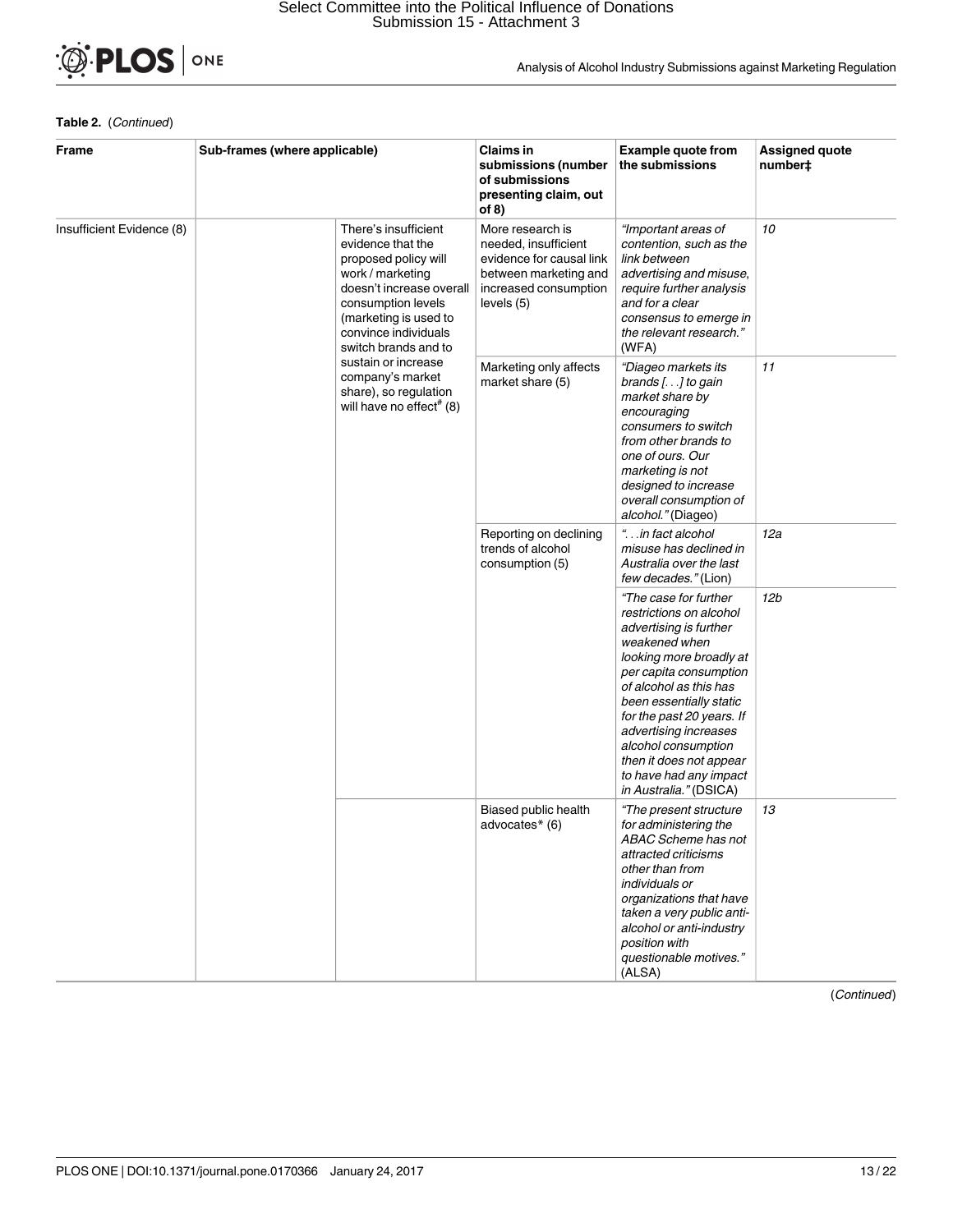# Select Committee into the Political Influence of Donations Submission 15 - Attachment 3



Analysis of Alcohol Industry Submissions against Marketing Regulation

### **Table 2.** (Continued)

| Frame                                          | Sub-frames (where applicable) |                                     | <b>Claims in</b><br>submissions (number<br>of submissions<br>presenting claim, out<br>of 8)                                                                                                | <b>Example quote from</b><br>the submissions                                                                                                                                                                                        | <b>Assigned quote</b><br>number‡ |
|------------------------------------------------|-------------------------------|-------------------------------------|--------------------------------------------------------------------------------------------------------------------------------------------------------------------------------------------|-------------------------------------------------------------------------------------------------------------------------------------------------------------------------------------------------------------------------------------|----------------------------------|
| <b>Negative Unintended</b><br>Consequences (6) | Economic (6)                  | Manufacturer (4)                    | Regulation will cause<br>problems maintaining<br>or increasing market<br>share for existing<br>brands $#$ (3)                                                                              | "It would also have the<br>potential to introduce<br>significant market<br>distortion to the<br>competition between<br>responsible producers<br>trying to win market<br>share." (WFA)                                               | 14                               |
|                                                |                               |                                     | Regulation will cause<br>difficulties for new<br>market entrants $#$ (1)                                                                                                                   | "New market entrants<br>will find it much more<br>difficult to establish a<br>presence if advertising<br>is restricted, creating<br>significant competition<br>implications." (Lion)                                                | 15                               |
|                                                |                               | <b>Associated Industries</b><br>(4) | Regulation will result in<br>financial or job losses<br>(among retailers or<br>associated industries,<br>e.g. agriculture,<br>hospitality, tourism,<br>manufacturing and<br>logistics) (4) | "Placing further, more<br>onerous restrictions on<br>advertisers will have a<br>serious commercial<br>impact on a wide range<br>of industries" (Lion)                                                                               | 16a                              |
|                                                |                               |                                     |                                                                                                                                                                                            | due to [the alcohol<br>industry's] important<br>role in the agricultural,<br>brewing, tourism and<br>hospitality sectors"<br>(BAANZ)                                                                                                | 16b                              |
|                                                |                               | Public Revenue (2)                  | Loss of direct<br>contribution to the<br>Australian economy by<br>alcohol industry $#$ (2)                                                                                                 | "ACIL Tasman has<br>estimated that the<br>direct economic<br>contribution of the<br>Australian brewing<br>industry to the<br>Australian economy<br>was approximately \$4.3<br>billion in the 2010-11<br>financial year."<br>(BAANZ) | 17                               |
|                                                |                               | Consumers* (3)                      | Impacts on consumer<br>choice* (3)                                                                                                                                                         | "Without the ability to<br>be informed of their<br>choices, consumers<br>suffer a loss of welfare<br>as they are not aware of<br>new products"<br>(DSICA)                                                                           | 18                               |
|                                                | Public Health (1)             |                                     | Regulation might<br>impact negatively on<br>health outcomes in<br>moderate drinkers <sup>#</sup> (1)                                                                                       | "alcohol policy<br>should not impact<br>moderate drinkers in its<br>efforts to address<br>problem drinkers, as<br>this will result in<br>perverse health<br>outcomes." (Lion)                                                       | 19                               |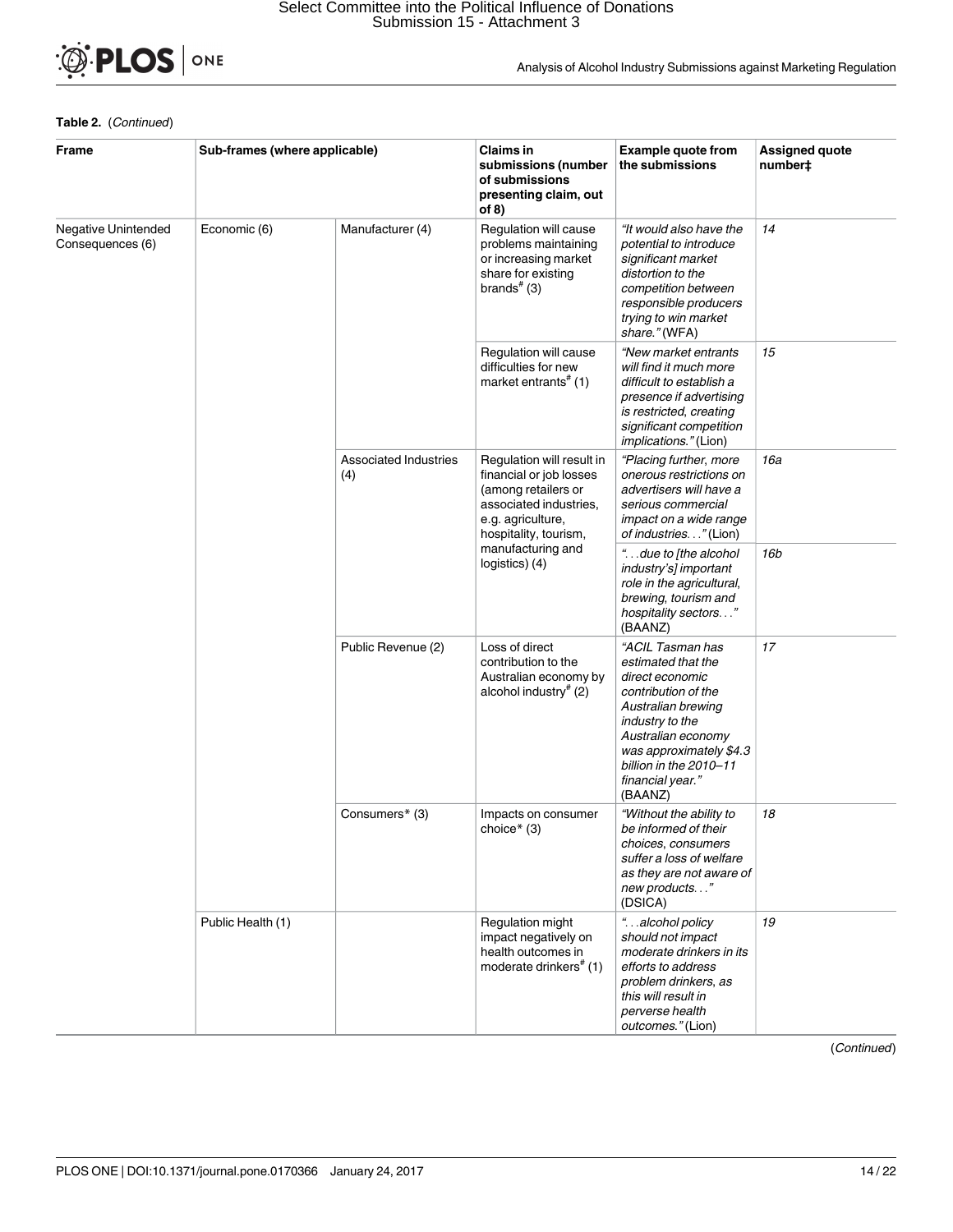

| Frame                                   | Sub-frames (where applicable) |  | <b>Claims in</b><br>submissions (number<br>of submissions<br>presenting claim, out<br>of $8)$            | <b>Example quote from</b><br>the submissions                                                                                                                                                                                                                             | <b>Assigned quote</b><br>number‡ |
|-----------------------------------------|-------------------------------|--|----------------------------------------------------------------------------------------------------------|--------------------------------------------------------------------------------------------------------------------------------------------------------------------------------------------------------------------------------------------------------------------------|----------------------------------|
| Legal (5)                               |                               |  | Regulatory Impact<br>Statement (RIS) needs<br>to be developed before<br>proposing new<br>regulation* (3) | "Further consideration<br>of the potential<br>increased regulatory<br>burden on the industry<br>from the proposals<br>canvassed in the<br>Issues Paper also<br>demands a Regulatory<br><b>Impact Statement</b><br>process." (WFA)                                        | 20                               |
|                                         |                               |  | Body does not have the<br>power to regulate/it's<br>beyond their jurisdiction<br>(3)                     | "The AHA is also<br>surprised to see in the<br>Issues Paper a<br>significant broadening<br>of scope beyond that<br>directed to ANPHA in<br>the Australian<br>Government Response<br>to the Preventative<br><b>Health Taskforce</b><br>Report"(AHA)                       | 21                               |
| Corporate Social<br>Responsibility* (6) |                               |  | Supporting efforts and<br>programs to reduce<br>harmful consumption*<br>(5)                              | "Recent examples of<br>our social responsibility<br>initiatives includea<br>social marketing<br>campaign, using the<br>strapline 'Don't see a<br>good night wasted',<br>aimed at 18-25 year<br>olds socializing in and<br>around licensed venues<br>in Sydney." (Diageo) | 22                               |
|                                         |                               |  | We are members of<br>DrinkWise *(4)                                                                      | "Lion is also a founding<br>member of DrinkWise<br>Australia"(Lion)                                                                                                                                                                                                      | 23а                              |
|                                         |                               |  |                                                                                                          | "Woolworths fully<br>supports the efforts and<br>activities of DrinkWise<br>that aim to affect<br>generational change in<br>the way all Australians<br>consume alcohol."<br>(Woolworths)                                                                                 | 23b                              |

**Table 2.** (Continued)

\* Frame or claim developed by Martino et al. 2014

# Frame or claim taken from Savell et al. and adapted for the alcohol industry by Martino et al. 2014

‡Researcher assigned quote number; referred to in the results section text

The following claims, taken from Savell et al.'s corporate political activity framework, were not used by the Australian Alcohol Industry: The health impacts of consumption remain unproven; The cost of compliance for manufacturers will be high/the time required for implementation has been underestimated; Regulation will cause an increase in illicit trade; Regulation could have other negative unintended consequences; Infringes legal rights of company (trademarks, intellectual property etc.); Regulation is more extensive than necessary/regulation is disproportionate; Regulation will cause an increase in compensation claims.

doi:10.1371/journal.pone.0170366.t002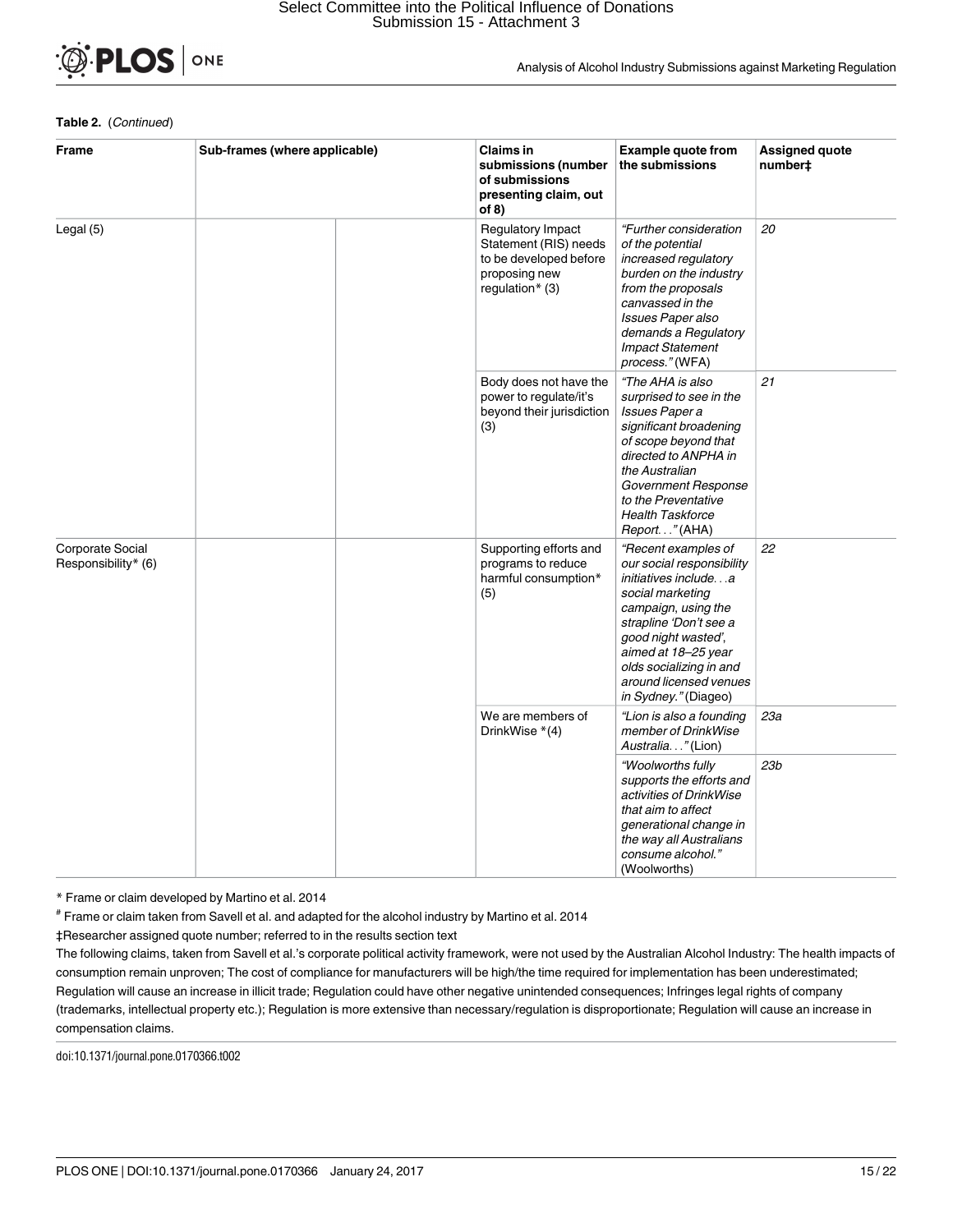

*ANPHA should be careful to distinguish between research that is the best available*, *expert*, *peerreviewed research and surveys that are produced by anti-alcohol activists*. . .*"* (Lion).

**Negative unintended consequences.** A set of claims was also framed around the notion that increased regulation has *negative unintended consequences*. The key themes were: 1) manufacturers, who would, as consequence of regulation, have trouble maintaining or increasing market share (eg #14), or have difficulties introducing new brands (eg #15); 2) employment in associated industries (eg #16a, b); 3) loss of public revenue from alcohol tax and the alcohol industry's direct contribution to the Australian economy (eg #17); and 4) loss of consumer sovereignty (eg #18). In contrast to the tobacco industry, no submissions mentioned 'Illicit Trade' and only one warned of *"*. . .*perverse health outcomes"* of increased marketing regulation, without explaining what these were (eg #19).

**Legal.** Two claims were identified within the *Legal* frame. Some submissions asserted the need for a Regulatory Impact Statement before proposing new regulation, for example *"*. . .*any proposals to further regulate alcohol advertising needs to clearly demonstrate that the social and economic cost it potentially introduces are outweighed by the benefits in an environment where rates of "at risk" consumption and harm are either stable or in decline*.*"* (#20, Winemaker's Federation of Australia). A number of submissions questioned why alcohol marketing regulation was reviewed in the first place, as it was, according to them, not ANPHA's task to do this (eg #21). Unlike Savell et al.'s findings regarding the tobacco industry, the alcohol industry did not refer to international trade agreements or intellectual property.

**Corporate Social Responsibility.** Some submitters claimed they were 'socially responsible companies' by presenting involvement in efforts and programs to reduce harmful consumption. For instance, *"Recent examples of our social responsibility initiatives include*. . .*a social marketing campaign*, *using the strapline 'Don't see a good night wasted'*, *aimed at 18–25 year olds socializing in and around licensed venues in Sydney*.*"* (#22; Diageo). Some emphasised their membership of DrinkWise (eg #23a; an industry funded 'social aspects/public relations' organization (SAPRO)), as evidence of their commitment to *Corporate Social Responsibility* [\[11\]](#page-19-0). For example, Lion stated that it *"*. . .*is committed to*. . .*funding culture change initiatives*, *such as those developed by DrinkWise*. . .*"*.

**Alternative Strategies.** Submissions provided recommendations for alternative strategies that the government could use to address the small section of society that drinks heavily, instead of *"punishing the majority"* of responsible drinkers (BAANZ). Proposed alternative countermeasures focused on individual responsibility, for example, education, and more severe drink-driving penalties.

### **Discussion**

The Australian alcohol industry used the following five overarching frames to oppose increased alcohol marketing regulation: 1) *Regulatory Redundancy*; 2) *Insufficient Evidence*; 3) *Negative Unintended Consequences*; 4) *Legal;* and 5) *Corporate Social Responsibility*. Savell et al.'s tobacco industry corporate political activity framework for frames and arguments was, for the most part, applicable to the analysis of the Australian alcohol industry policy documents with one additional frame needed to characterise the submissions, namely: *Corporate Social Responsibility*. The predominant alcohol industry claims were that increased marketing regulation was unnecessary in Australia and that there is insufficient evidence to support the proposal to regulate the promotion of alcohol. In contrast, the tobacco industry focused more on supposed detrimental economic and legal effects of regulation [[30\]](#page-20-0). These findings reflect the different stages of government regulation applied to these two industries (i.e., their different positions on the regulatory pyramid), where tobacco is regulated more strictly by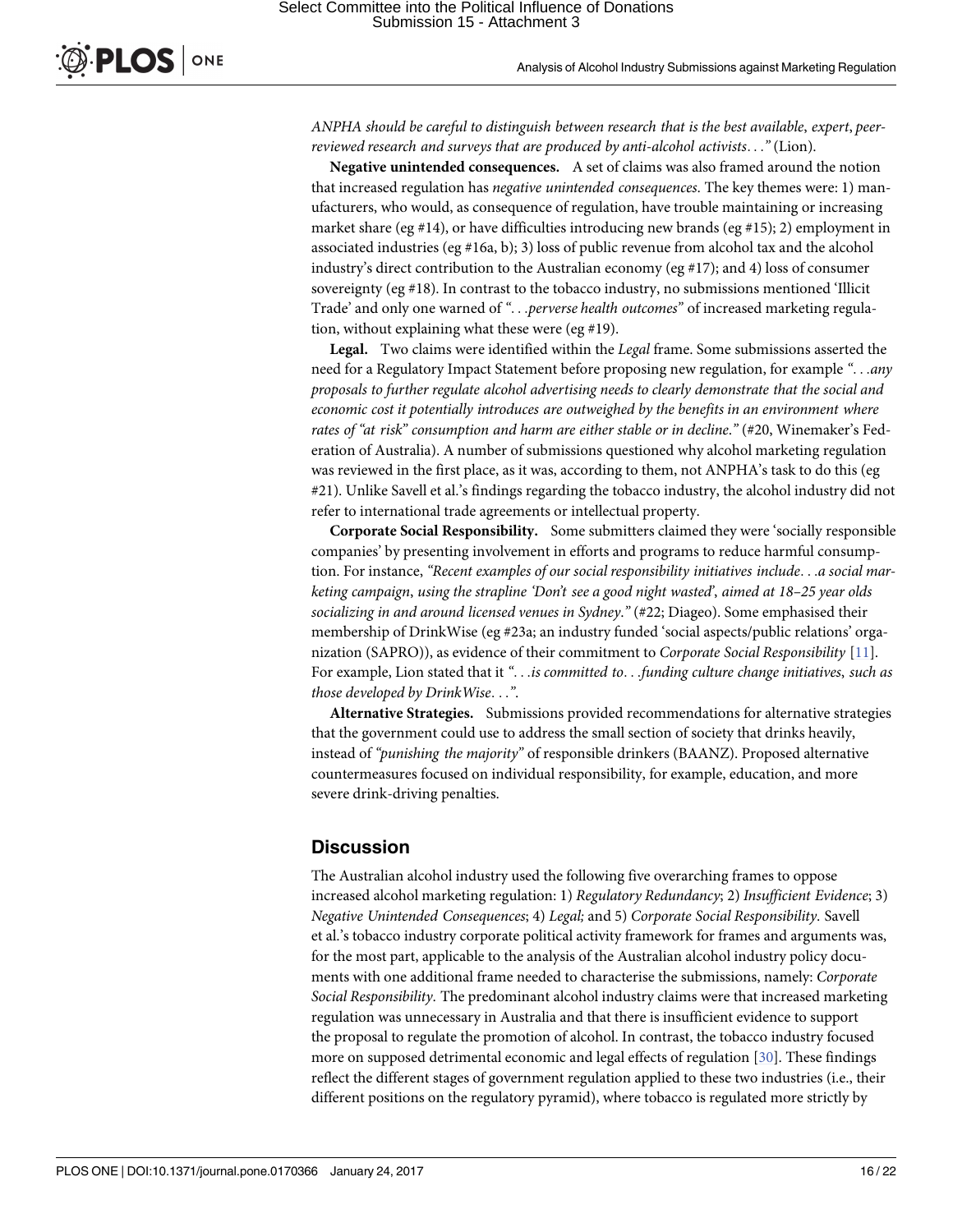<span id="page-16-0"></span>

legislation than alcohol, where industry codes prevail [\[38\]](#page-20-0). Tobacco marketing in many countries is heavily regulated and evidence of the effectiveness of these comprehensive policies is plentiful [\[39,](#page-20-0) [40\]](#page-21-0), such that the tobacco industry focuses on the negative economic effects of such regulation. Few governments, on the other hand, are actively considering stronger alcohol marketing regulation and the alcohol industry argues that current self-regulation is working well [[41](#page-21-0)].

### Regulatory Redundancy

We identified nine different claims within the *Regulatory Redundancy* frame, whereas Savell et al. found only three used by the tobacco industry. The alcohol industry claims its marketing targets only adults, however, research shows that young people are also exposed to this marketing and are negatively affected by it  $[1, 2]$  $[1, 2]$  $[1, 2]$ . If the industry genuinely wishes to target only adults, the self-regulatory codes should include restrictions on sport sponsorship, outdoor media and product placement in films and music videos.

While the ABAC scheme has a high voluntary participation rate  $[42]$  $[42]$  $[42]$ , the support may reflect the low standards of the code, the low likelihood of a finding against advertisers, and the lack of penalties in the event of complaints being upheld [\[15\]](#page-20-0). The submissions cited the low number of complaints submitted to ABAC as evidence of no community concern about the marketing of alcohol to children. However, an alternative complaint panel, set up by the McCusker Centre for Action on Alcohol and Youth and Cancer Council WA, the Alcohol Advertising Review Board, received more than double the number of complaints in their first year (2012), 68% of which were upheld, compared with only 7% of those considered by the ABAC [[42](#page-21-0)].

The alcohol industry repeats the mantras that 'most people drink responsibly' and that alcohol consumption can be 'part of a healthy lifestyle' [[43](#page-21-0)], claiming then that the majority of the population should therefore not be 'punished for the sins of the few' through policies that reduce the promotion of alcohol [\[44\]](#page-21-0). In line with this, the alcohol industry promotes targeted regulation for the 'minority of problematic drinkers' [\[45\]](#page-21-0). Research shows that alcohol marketing has a deleterious effect on vulnerable groups, such as ethnic minorities and problem drinkers [\[46\]](#page-21-0), and these groups are specifically targeted through segment marketing [[47](#page-21-0)]. Further, alcohol marketing has implications beyond these minority groups for adults in general [[48,](#page-21-0) [49\]](#page-21-0), underlining the need for broad restrictions.

### Insufficient Evidence

Like the tobacco industry, the alcohol industry proposed that there is insufficient evidence to show that marketing influences consumption, asserting that it merely affects brand loyalty. However, a recent analysis of alcohol industry documents shows that the major companies plan to create new drinking occasions and opportunities, that is, to increase overall consumption [[50](#page-21-0)]. Recently, Ross et al. [[51](#page-21-0)] found that, after controlling for variables known to influence drinking rates, such as parental drinking and overall market share, minors drink the brands they see advertised most. The industry argued in the submissions that there is insufficient evidence on the effectiveness of increased regulation on consumption levels, however, a recent extensive cross-national study showed that higher levels of regulation in Europe were associated with lower consumption in adults [\[52\]](#page-21-0).

### Negative Unintended Consequences

Savell et al. reported that the tobacco industry framed most of its claims around negative unintended consequences of increased marketing regulation, whereas the alcohol industry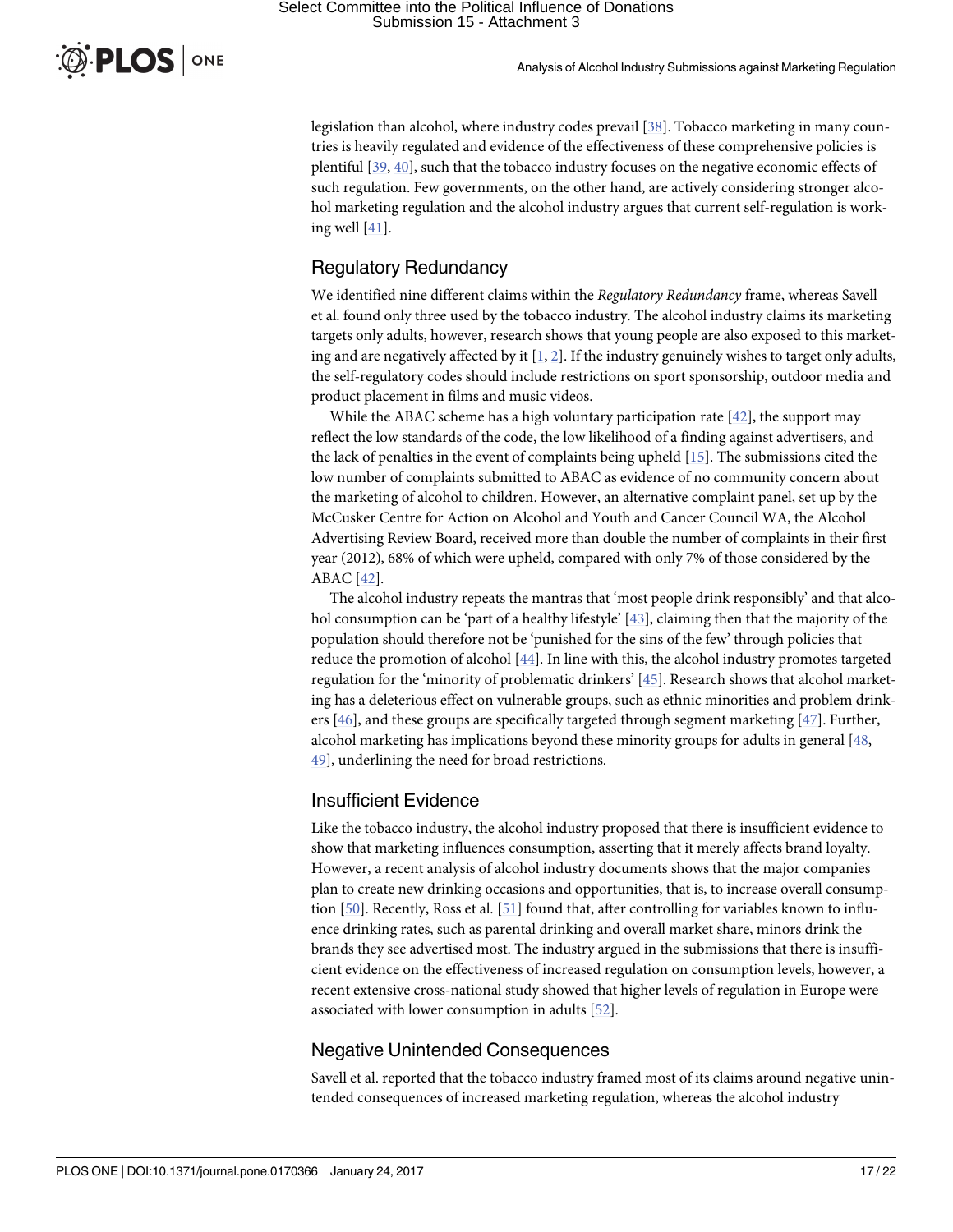<span id="page-17-0"></span>

submissions in this study presented few such claims. Some asserted that alcohol production provides substantial economic benefit and employment within Australia, and that increased marketing regulation would adversely affect the economy. While effective regulation would undoubtedly reduce alcohol production and marketing, such impacts should be considered in light of changes related to global market conditions and in light of the cost of alcohol harm. For example, the recently announced merger of AB InBev and SABMiller, will result in 'savings' to the company of \$1.4b, most of which is being achieved by exporting jobs to countries where wages are lower [[53](#page-21-0)]. On the other hand, the reductions in potential sales are comparatively small when compared to the huge direct societal cost of alcohol consumption to the Australian community, estimated to be \$14.352b in 2010 alone [[54](#page-21-0)].

In contrast to tobacco submissions, alcohol industry submissions did not mention illicit trade, and only one mentioned negative public health consequences (Lion). While the alcohol industry is still defending self-regulation, the tobacco industry seems to accept that it has lost this battle and therefore focuses on economic consequences of increased regulation.

### Legal

Savell et al. [\[30\]](#page-20-0) identified four different claims used by the tobacco industry under the *Legal* frame; namely, that restrictions are infringements of legal rights (for example trademarks), that they constitute disproportionate regulation, that the body in question does not have the power to regulate, and that there would be an increasing number of compensation claims. We found only two alcohol industry assertions within this frame, namely, the need for *Regulation Impact Statements* and that ANPHA does not have the power to regulate. The Australian Government requires that a *Regulation Impact Statements* is prepared for significant regulatory proposals [[55](#page-21-0)], however, ANPHA's role was to provide policy advice to the Department of Health, not to put a proposal to Cabinet, and it was therefore not appropriate for ANPHA to provide such a statement. Contesting the authority of key organizations or groups involved in policy development, such as ANPHA, is common practice of 'dangerous consumption' industries [[30](#page-20-0)]. In this case, however, Australia's Intergovernmental Committee on Drugs underpins ANPHA's role legitimacy: *"*. . .*it was decided that ANPHA's approach to alcohol advertising should be broadened to review the effectiveness of the alcohol industry's voluntary code on advertising and its effectiveness in addressing community concerns"* [\[56\]](#page-21-0). The three other claims within Savell et al.'s frame were not identified in the current study, probably because the threat of legislation is lower than it is for the tobacco industry.

### Corporate Social Responsibility

*Corporate Social Responsibility* was invoked in submissions to encourage policy advisors to resist recommending regulation of alcohol marketing. A recent UK study confirms that corporate social responsibility initiatives are a vehicle for the alcohol industry to influence government policy [[17](#page-20-0)]. Another study of British American Tobacco's internal documents showed that corporate social responsibility initiatives are a key corporate political activity, because they facilitate access to policy makers [[57](#page-21-0)]. For the alcohol industry, stating in a submission that the company is a member of DrinkWise has also been identified as a tactic to establish submitters' credentials as socially responsible corporations [\[11\]](#page-19-0).

### Accusations of Bias

Finally, *Biased Public Health Advocates* was a newly identified type of claim within the frame of *Insufficient Evidence*. While actors with vested interests have often engaged in disputes with advocates for evidence-based reform, there has rarely been a focus on public health advocates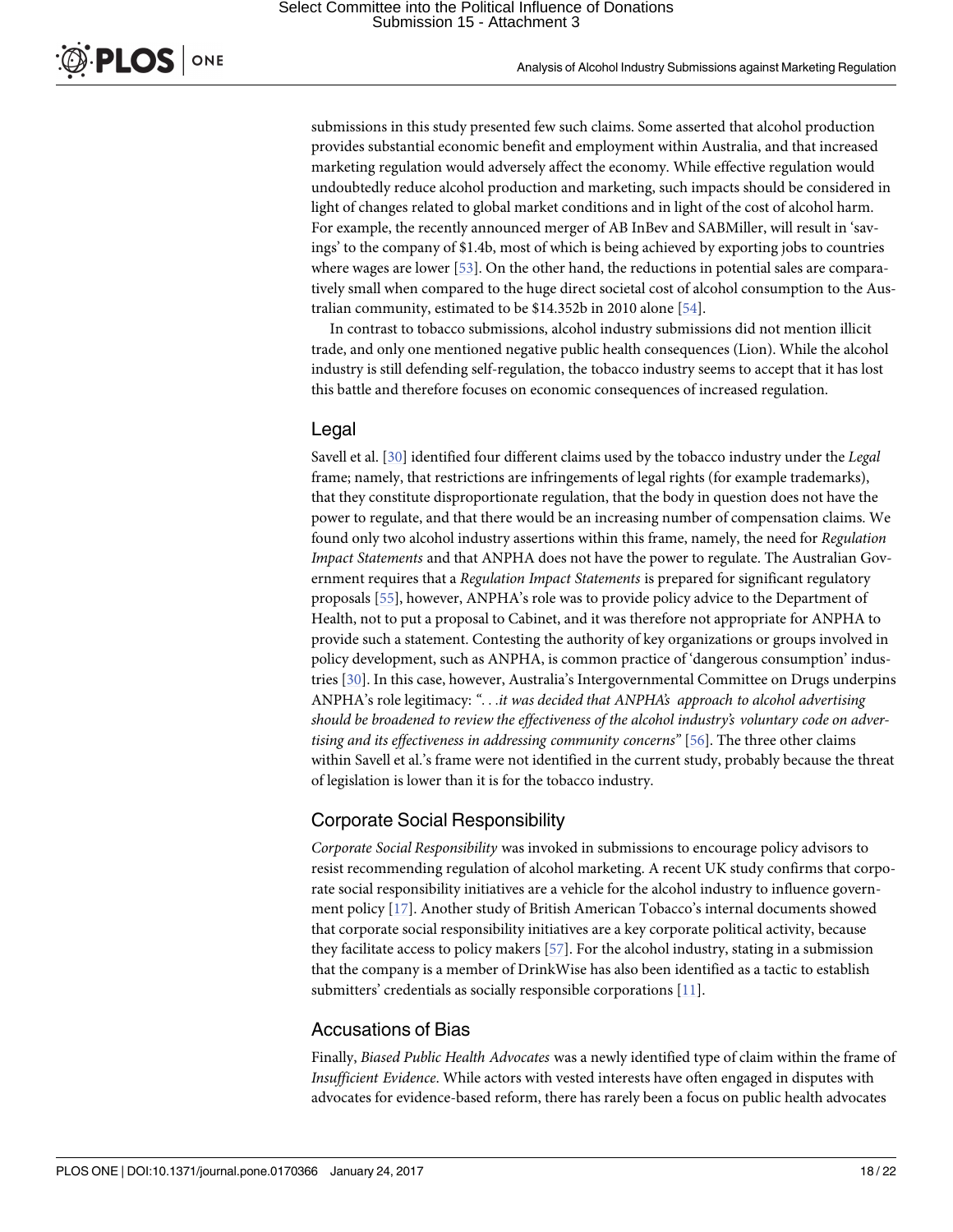<span id="page-18-0"></span>

in official documents. Attacking the credibility of public health advocates in submissions to government appears to be increasing [\[58\]](#page-21-0). Rosenstock and colleagues proposed that government agencies, academic centres, and researchers affiliated with them are subject to efforts to politicise or silence independent scientific researchers. Such efforts may employ sophisticated strategies that put evidence-based policy making at risk, especially because most researchers are not trained or prepared for such attacks, and most are unable to access policy-makers to the extent that corporate lobbyists can. This appears to be an extension of the tactics employed by as the likes of the tobacco industry which support movements such as 'Junk science' to undermine public and political confidence in science [\[59,](#page-21-0) [60\]](#page-21-0). This tactic deserves further investigation as previous literature demonstrates that such strategies are usually part of sophisticated, well-resourced, and outcome-focused campaigns [\[61\]](#page-21-0).

### **Limitations**

We sought to minimise bias in the subjectivity of thematic coding by having two researchers (FM and KC) independently code all documents, and after discussion, reaching agreement on all thematic classification. They discussed and decided on adaptations of existing classification frameworks, and created new frames and claims to characterise the alcohol industry submissions. A second limitation is the single country focus. Savell et al. [\[30\]](#page-20-0) showed that the tobacco industries worldwide use coherent strategies and claims to influence marketing regulation. It remains unknown as to whether alcohol industry bodies in other countries adopt similar strategies [\[62\]](#page-21-0).

### **Conclusions**

This study examined Australian alcohol industry claims regarding marketing regulation, finding strong similarities with the frames and claims used by the tobacco industry [\[30](#page-20-0)]. Alcohol industry actors used multiple strategies to push their claims that increased marketing regulation in Australia is unnecessary, including claims that: there is 'insufficient evidence for the effectiveness of increased regulation'; 'there is insufficient evidence that alcohol marketing contributes to drinking'; 'current regulation is satisfactory'; 'there is no community concern'; and that 'the alcohol industry markets its products in a way that minimise harmful consumption'. These assertions, at least regarding health, stand in contrast to the scientific literature regarding alcohol-related harm and continuing high levels of alcohol consumption in the community. The science reveals the poverty of industry claims that industry actors put to public servants whose job it is to evaluate submissions. Recent tobacco research [\[63](#page-21-0)] suggests that the tobacco industry seeks to 'sow reasonable doubt' about the science [\[64\]](#page-21-0) among policy makers in order to resist or delay regulation. Continuing to engage with industry as stakeholders in public health policies increases their opportunities to present such claims [[63\]](#page-21-0).

### **Supporting Information**

**S1 [Table.](http://www.plosone.org/article/fetchSingleRepresentation.action?uri=info:doi/10.1371/journal.pone.0170366.s001) Tactics used by the Tobacco Industry when attempting to influence marketing regulation**

(DOCX)

**S2 [Table.](http://www.plosone.org/article/fetchSingleRepresentation.action?uri=info:doi/10.1371/journal.pone.0170366.s002) Arguments used by the Tobacco Industry when attempting to influence marketing regulation** (DOCX)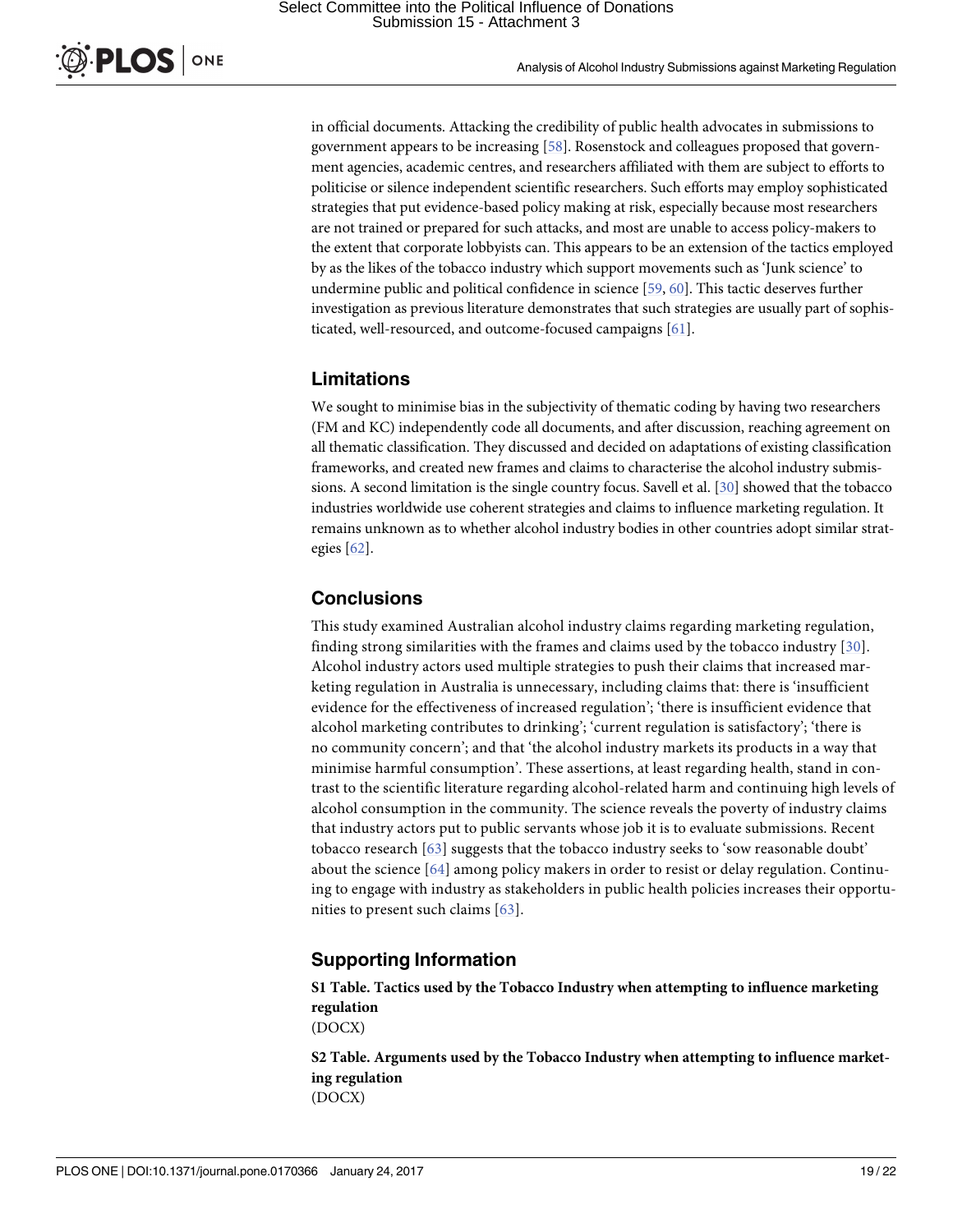Select Committee into the Political Influence of Donations Submission 15 - Attachment 3

<span id="page-19-0"></span>

Analysis of Alcohol Industry Submissions against Marketing Regulation

### **Acknowledgments**

Many thanks to Kate Maclachlan for proofreading and editing this manuscript.

### **Author Contributions**

**Conceptualization:** FPM PGM KK LH.

**Data curation:** FPM.

**Formal analysis:** FPM KC.

**Funding acquisition:** PGM KK LH.

**Methodology:** FPM PGM.

**Project administration:** FPM.

**Supervision:** FPM PGM.

**Validation:** FPM KC.

**Visualization:** FPM KC.

**Writing – original draft:** FPM PGM.

**Writing – review & editing:** FPM KC KK LH PGM.

### **References**

- **[1](#page-0-0).** Anderson P, Bruijn A, Angus K, Gordon R, Hastings G. Impact of Alcohol Advertising and Media Exposure on Adolescent Alcohol Use: A Systematic Review of Longitudinal Studies. Alcohol and Alcoholism. 2009; 44(3):229–43. doi: [10.1093/alcalc/agn115](http://dx.doi.org/10.1093/alcalc/agn115) PMID: [19144976](http://www.ncbi.nlm.nih.gov/pubmed/19144976)
- **[2](#page-0-0).** Smith L, Foxcroft D. The effect of alcohol advertising, marketing and portrayal on drinking behaviour in young people: systematic review of prospective cohort studies. BMC Public Health. 2009; 9(1):51.
- **[3](#page-0-0).** Pollay R, Dewhirst T. The dark side of marketing seemingly "Light" cigarettes: successful images and failed fact. Tobacco Control. 2002; 11(suppl 1):i18.
- **[4](#page-0-0).** Lovato C, Watts A, Stead LF. Impact of tobacco advertising and promotion on increasing adolescent smoking behaviours. Cochrane Database Systematic Review. 2011;(10).
- **[5](#page-1-0).** The Hon Alan Ferguson appointed asthe inaugural Independent Chair of ABAC [Internet]. 2015. Available from: [http://www.abac.org.au/wp-content/uploads/2015/06/ABAC-Media-Release-Independent-](http://www.abac.org.au/wp-content/uploads/2015/06/ABAC-Media-Release-Independent-Chair-1-July-2015.pdf)[Chair-1-July-2015.pdf](http://www.abac.org.au/wp-content/uploads/2015/06/ABAC-Media-Release-Independent-Chair-1-July-2015.pdf)
- **[6](#page-1-0).** Australian Communications and Media Authority. Children's Television Standards 2009. Available from: <http://www.acma.gov.au/~/media/Diversity> Localism and Accessibility/Advice/pdf/childrens\_tv\_standards\_2009 pdf.pdf.
- **[7](#page-1-0).** Australian Communications and Media Authority. Children's viewing patterns on Commercial, Free-toair and subscription television. Melbourne: ACMA, 2007.
- **[8](#page-1-0).** ANPHA. Alcohol advertising: The effectiveness of current regulatory codes in addressing community concerns (Issues Paper). Australian National Preventative Health Agency, 2012.
- **[9](#page-1-0).** Chapman S, Carter S. " Avoid health warnings on all tobacco products for just as long as we can": a history of Australian tobacco industry efforts to avoid, delay and dilute health warnings on cigarettes. British Medical Journal. 2003; 12(Supplement 3).
- **10.** Hancock L. Regulatory failure? The case of Crown casino: Australian Scholarly Publishing; 2012.
- **[11](#page-1-0).** Miller PG, De Groot FP, McKenzie S, Droste N. Vested interests in addiction research and policy. Alcohol industry use of social aspect public relations organizations against preventative health measures. Addiction. 2011; 106(9):1560–7. doi: [10.1111/j.1360-0443.2011.03499.x](http://dx.doi.org/10.1111/j.1360-0443.2011.03499.x) PMID: [21781203](http://www.ncbi.nlm.nih.gov/pubmed/21781203)
- **[12](#page-1-0).** Jernigan DH. Global Alcohol Producers, Science, and Policy: The Case of the International Center for Alcohol Policies. American Journal of Public Health. 2011; 102(1):80–9. doi: [10.2105/AJPH.2011.](http://dx.doi.org/10.2105/AJPH.2011.300269) [300269](http://dx.doi.org/10.2105/AJPH.2011.300269) PMID: [22095330](http://www.ncbi.nlm.nih.gov/pubmed/22095330)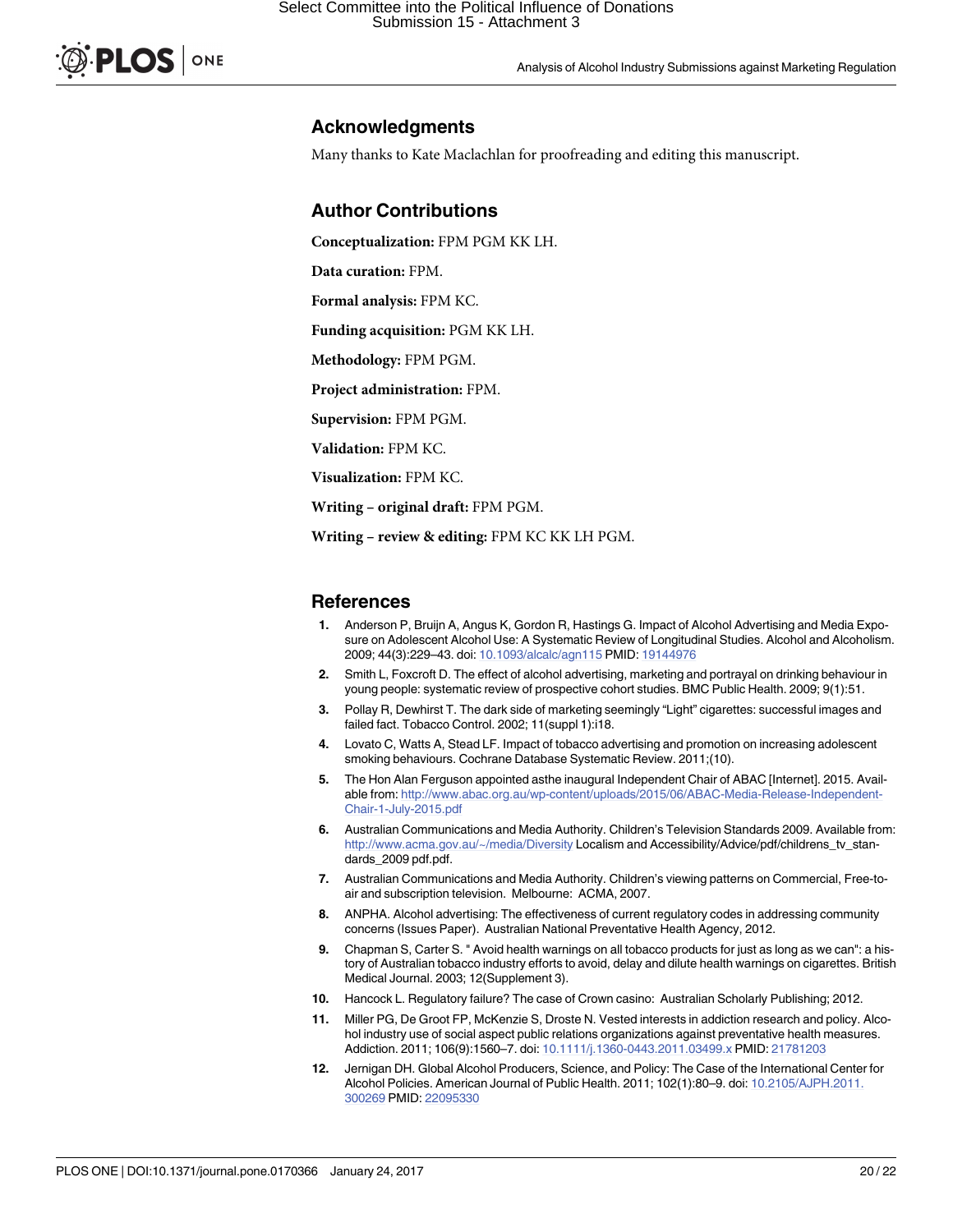<span id="page-20-0"></span>

- **[13](#page-1-0).** Hillman AJ, Keim GD, Schuler D. Corporate Political Activity: A Review and Research Agenda. Journal of Management. 2004; 30(6):837–57.
- **[14](#page-1-0).** IGCD. Intergovernmental Committee on Drugs National Stakeholder Meeting on Alcohol Related Violence and Harms—Attendees 2014. Available from: [http://www.nationaldrugstrategy.gov.au/internet/](http://www.nationaldrugstrategy.gov.au/internet/drugstrategy/publishing.nsf/Content/igcd-lp) [drugstrategy/publishing.nsf/Content/igcd-lp](http://www.nationaldrugstrategy.gov.au/internet/drugstrategy/publishing.nsf/Content/igcd-lp).
- **[15](#page-1-0).** Munro G. An addiction agency's collaboration with the drinks industry: Moo Joose as a case study. Addiction. 2004; 99(11):1370–4. doi: [10.1111/j.1360-0443.2004.00811.x](http://dx.doi.org/10.1111/j.1360-0443.2004.00811.x) PMID: [15500583](http://www.ncbi.nlm.nih.gov/pubmed/15500583)
- **[16](#page-1-0).** Moodie R, Stuckler D, Monteiro C, Sheron N, Neal B, Thamarangsi T, et al. Profits and pandemics: prevention of harmful effects of tobacco, alcohol, and ultra-processed food and drink industries. The Lancet. 2013; 381(9867):670–9.
- **[17](#page-1-0).** Hawkins B, Holden C. 'Water dripping on stone'? Industry lobbying and UK alcohol policy. Policy & Politics. 2014; 42(1):55–70.
- **[18](#page-2-0).** Davey M. Shelved report recommended cracking down on alcohol advertising loopholes. The Guardian. 22 October 2015.
- **[19](#page-2-0).** Benford RD, Snow DA. Framing processes and social movements: An overview and assessment. Annual review of sociology. 2000:611–39.
- **[20](#page-2-0).** Van Gorp B. The constructionist approach to framing: Bringing culture back in. Journal of communication. 2007; 57(1):60–78.
- **[21](#page-2-0).** Gerhards J. Framing dimensions and framing strategies: contrasting ideal-and real-type frames. Social Science Information. 1995; 34(2):225–48.
- **[22](#page-2-0).** Ihlen Ø, Nitz M. Framing Contests in Environmental Disputes: Paying Attention to Media and Cultural Master Frames. International Journal of Strategic Communication. 2008; 2(1):1–18.
- **[23](#page-2-0).** Rein M, Schön DA. Problem setting in policy research. In: Weiss CH, editor. Using social research in public policy making. Lexington: Lexington Books; 1977. p. 235–51.
- **[24](#page-2-0).** Schon DA, Rein M. Frame reflection: Toward the resolution of intractable policy controversies. New York: Basic Books; 1994.
- **[25](#page-2-0).** Fischer F. Reframing public policy: Discursive politics and deliberative practices. New York: Oxford University Press; 2003.
- **[26](#page-2-0).** Dorfman L, Wallack L, Woodruff K. More than a message: framing public health advocacy to change corporate practices. Health Educ Behav. 2005; 32.
- **[27](#page-2-0).** Beauchamp DE. Public health as social justice. Inquiry. 1976; 13(1):3–14. PMID: [130348](http://www.ncbi.nlm.nih.gov/pubmed/130348)
- **[28](#page-2-0).** Weishaar H, Dorfman L, Freudenberg N, Hawkins B, Smith K, Razum O, et al. Why media representations of corporations matter for public health policy: a scoping review. BMC Public Health. 2016; 16(1):1–11.
- **[29](#page-2-0).** van Hulst M, Yanow D. From Policy "Frames" to "Framing" Theorizing a More Dynamic, Political Approach. The American Review of Public Administration. 2016; 46(1):92–112.
- **[30](#page-2-0).** Savell E, Gilmore AB, Fooks G. How Does the Tobacco Industry Attempt to Influence Marketing Regulations? A Systematic Review. PLoS ONE. 2014; 9(2):e87389. doi: [10.1371/journal.pone.0087389](http://dx.doi.org/10.1371/journal.pone.0087389) PMID: [24505286](http://www.ncbi.nlm.nih.gov/pubmed/24505286)
- **[31](#page-2-0).** Bond L, Daube M, Chikritzhs T. Selling addictions: similarities in approaches between Big Tobacco and Big Booze. Australasian Medical Journal-AMJ. 2010; 3(6):329.
- **[32](#page-2-0).** Martino F. (2017): Submissions to the Alcohol Advertising Issues Paper. Figshare.
- **[33](#page-3-0).** Murray JA, Bradley H, Craigie WA, Onions CT, Burchfield R. The Oxford english dictionary: Clarendon Press Oxford; 1933.
- **[34](#page-4-0).** Miles MB, Huberman AM, Saldaña J. Qualitative data analysis: A Methods Sourcebook 3ed. Thousand Oaks, CA: Sage Publications, Inc; 2014.
- **[35](#page-4-0).** Boyatzis RE. Transforming qualitative information: Thematic analysis and code development. Thousand Oaks, CA: Sage Publications, Inc; 1998.
- **[36](#page-4-0).** Bradley EH, Curry LA, Devers KJ. Qualitative Data Analysis for Health Services Research: Developing Taxonomy, Themes, and Theory. Health Services Research. 2007; 42(4):1758–72. doi: [10.1111/j.](http://dx.doi.org/10.1111/j.1475-6773.2006.00684.x) [1475-6773.2006.00684.x](http://dx.doi.org/10.1111/j.1475-6773.2006.00684.x) PMID: [17286625](http://www.ncbi.nlm.nih.gov/pubmed/17286625)
- **[37](#page-4-0).** Australian Institute of Health and Welfare. 2010 National Drug Strategy Household Survey report. Canberra: AIHW, 2011.
- **[38](#page-16-0).** Reeve B. Regulation of Tobacco, Alcohol and Food Advertising in Australia—The Food Pyramid Meets the Regulatory Pyramid: Responsive Regulation of Food Advertising to Children. Sydney Law School Research Paper [Internet]. 2015; (15/34). Available from: <http://ssrn.com/abstract=2601215>.
- **[39](#page-16-0).** Blecher E. The impact of tobacco advertising bans on consumption in developing countries. Journal of Health Economics. 2008; 27(4):930–42. doi: [10.1016/j.jhealeco.2008.02.010](http://dx.doi.org/10.1016/j.jhealeco.2008.02.010) PMID: [18440661](http://www.ncbi.nlm.nih.gov/pubmed/18440661)